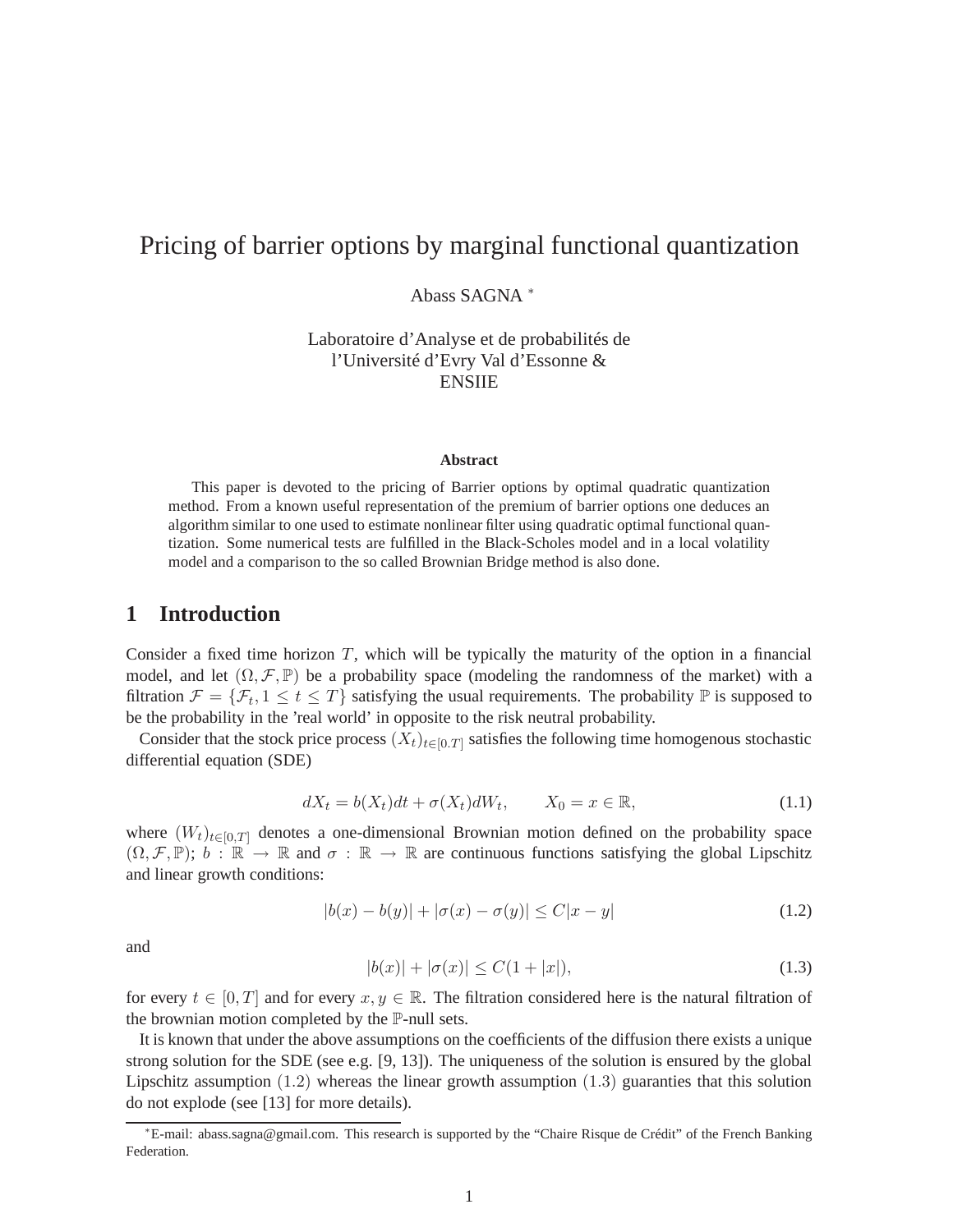The first workable model for 'rational' market pricing of traded options have been proposed by Black-Scholes in 1973 and extended by Merton in the same year. In the Black-Scholes model the economics consists on two assets: the stock price with dynamics as the previous SDE with  $b(t, x) :=$  $\mu x$  and  $\sigma(t, x) := \sigma x$ , and a zero-coupon bound of constant interest rate r and maturity T.

Moreover, we know that under arbitrage free and completeness assumptions, the discounted price at time  $t$  of any European contingent claim is uniquely determined and is the expectation, under a probability  $\mathbb P$  called risk neutral probability, of its discounted payoff (a functional of the price process  $(X_t)_{t\in[0,T]}$  which may depend on all the trajectory of the process), given all the information available up to time t. If  $V_t$  is the value of the option a time t and if h denotes the payoff at the maturity, then

$$
V_t = e^{-r(T-t)} \mathbb{E}(h|\mathcal{F}_t),
$$

where  $\mathbb E$  is the expectation under  $\widetilde{\mathbb P}$ , so that the price at time 0 is

$$
V_0 = e^{-rT} \mathbb{E}(h). \tag{1.4}
$$

Our aim in this work is to estimate such an expectation for a class of path-dependent payoffs: barrier options, by optimal quantization method. We consider here a class of exotic options whose payoff depend on both the value of the underlying asset at the maturity and its maximum or its minimum over  $[0, T]$ . This means, payoffs h of the form

$$
h = F(X_T, \sup_{t \in [0,T]} X_t)
$$
 or  $h = F(X_T, \inf_{t \in [0,T]} X_t)$ .

When the payoff can be decomposed as

$$
h = \varphi(X_T) \mathbf{1}_{\{\sup_{t \in [0,T]} X_t \in I\}} \qquad \text{or } \varphi(X_T) \mathbf{1}_{\{\inf_{t \in [0,T]} X_t \in I\}}
$$

where I is an unbounded interval of  $\mathbb{R}$ , one speaks about barrier options. This last class is a particular case of payoffs of the form

$$
h = \varphi(X_T) \mathbf{1}_{\{\tau_D(X) > T\}},
$$

where  $\tau_D(X)$  is the exit time of a domain  $D \subset \mathbb{R}^d$  by a d-dimensional underlying asset  $X =$  $(X^1, \ldots, X^d)$ .

Here are some useful definitions.

**Definition.** The option is said to be an up-and-out option if it knocks out when the price of its underlying asset crosses a specified value. It is said a down-and-out option if it has barrier below the initial asset price and knocks out if the underlying asset price falls below the barrier.

The payoff of an up-and-out call expiring at time  $T$ , with strike price  $K$  and up-and-out barrier  $L$  is given by :

$$
(X_T - K)^+ \mathbf{1}_{\{\sup_{t \in [0,T]} X_t \le L\}}
$$

and the payoff of a down-and-out call barrier option with maturity  $T$ , strike K and barrier L is given by

$$
(X_T - K)^+ \mathbf{1}_{\{\inf_{t \in [0,T]} X_t \ge L\}}.
$$

The payoff of put options are defined similarly with  $(K - X_T)^+$  in place of  $(X_T - K)^+$ .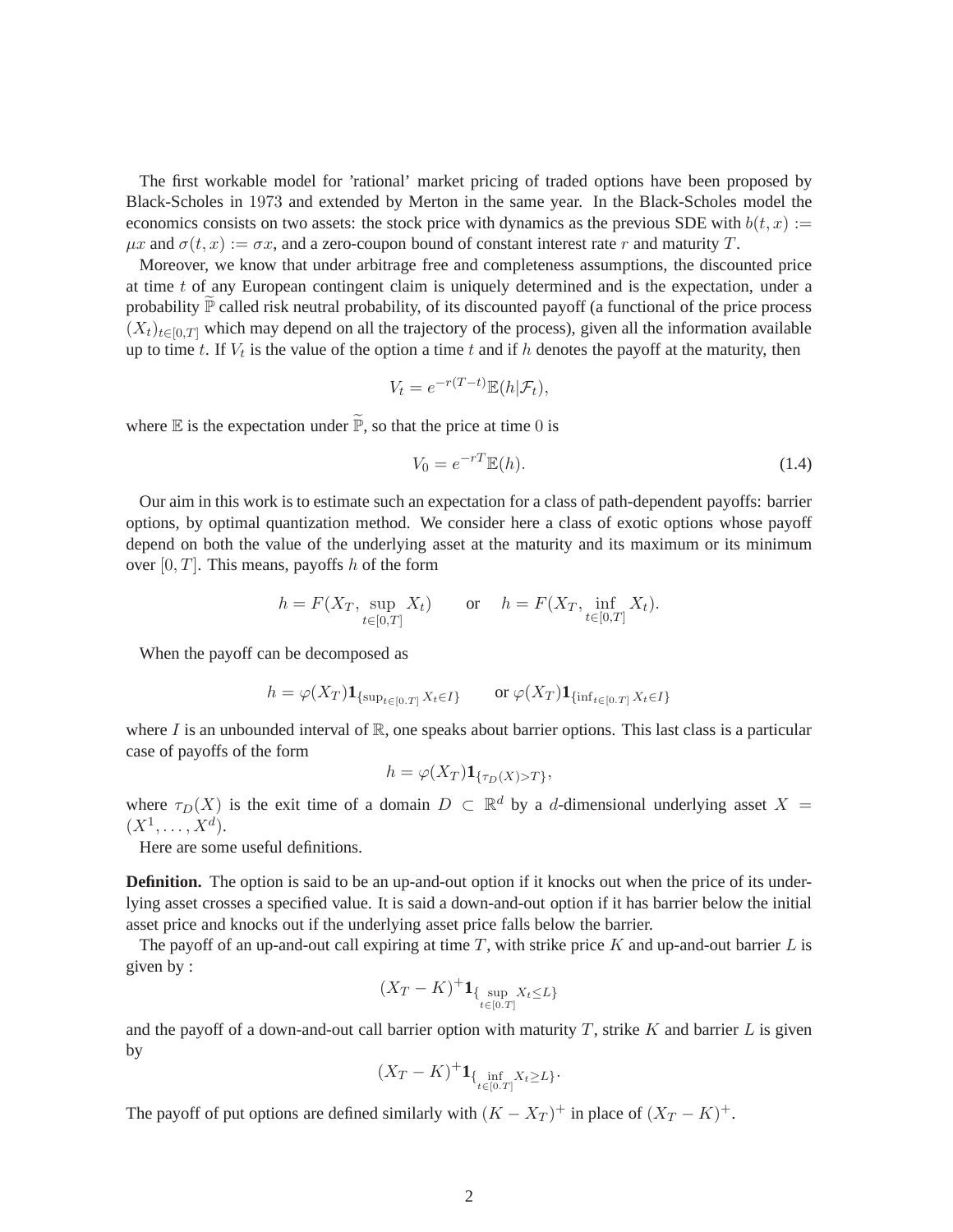Note that closed formulas are available for the price of such options in the Black-Scholes framework, see [3]. But this no longer holds when we move out from the Black-Scholes framework. So that we are led to estimate the prices by some numerical procedures. One of the used methods is the regular Brownian bridge method (see e.g. [1]). It provides approximation formulae of the price of barrier options using diffusion bridge methods. This leads to useful forms to approximate these prices from recursive formulas (already pointed out in [19]) similar to an algorithm used in [15] to estimate nonlinear filter by optimal quantization method. One difference of our setting with respect to the one of [15] is that our algorithm involves non-regular functions. Furthermore, if we consider local volatility model in the previous setting, one way of processing the algorithm is to use Lloyd's algorithm (or stochastic algorithms) to compute the optimal grids and the transition probabilities. But, because of the irregularity of functions appearing in our context, one must increase the grid sizes of the marginal quantization of the price process to obtain good approximations of the prices. It is clear that this will be very time consuming to use Lloyd's algorithm to compute grids sizes, and, this also depends to the parameters of the model. Moreover, the marginal quantized process is not a Markov chain and, for numerics, it is forced to satisfy the Markov property.

In this work, we propose a procedure based on (quadratic) marginal functional quantization method. It consists first in considering the ordinary differential equation (ODE) resulting to the substitution of the Brownian motion appearing in the dynamics of the price process (1.1) by one quadratic quantization of the Brownian motion. Then, constructing some "good" marginal quantization of the price process based on the solution of the previous ODE's, we show how to estimate the premium of barrier options from a recursive formula similar to an algorithm used to estimate nonlinear filter using optimal quantization method. Note that by construction, the marginal quantized discrete process is a Markov chain. Furthermore, because this procedure is based on the quantization of the Brownian motion, it does not depend on model parameters and price estimates are obtained in few seconds (at most in 6 seconds and sometimes instantaneously, for considered examples). Numerical simulations are performed in the Black-Scholes model and in the local volatility model called a pseudo CEV model. A comparison with the Regular Brownian Bridge method show that the former method may some times be faster and competitive with respect to the last one.

The paper is organized as follow. Since in a general setting, the estimation of the prices requires paths discretization of the process, we will recall in Section 2 the Euler scheme and some relevant convergence rate. Then, we will see in Section 3 how to derive the price estimates from (continuous) Euler scheme. The obtained formulas are well known and are moreover in a useful form to apply an algorithm similar to that used in nonlinear filtering estimation via optimal quantization. The algorithm and the relevant error are given in Section 4. This algorithm involves the marginal quantization of the stock price process and, in Section 5, we show how to construct such a process from a basic construction of functional quantization of a diffusion process. We end by some numerical experiments where we compare our method with the regular Brownian bridge method in the Black-Scholes model and in the pseudo CEV model.

### **2 Euler Scheme**

Consider a one-dimensional Brownian diffusion process  $(X_t)_{t\in[0,T]}$ , solution of the following stochastic differential equation

$$
dX_t = b(X_t)dt + \sigma(X_t)dW_t, \qquad X_0 = x \in \mathbb{R}
$$
\n(2.1)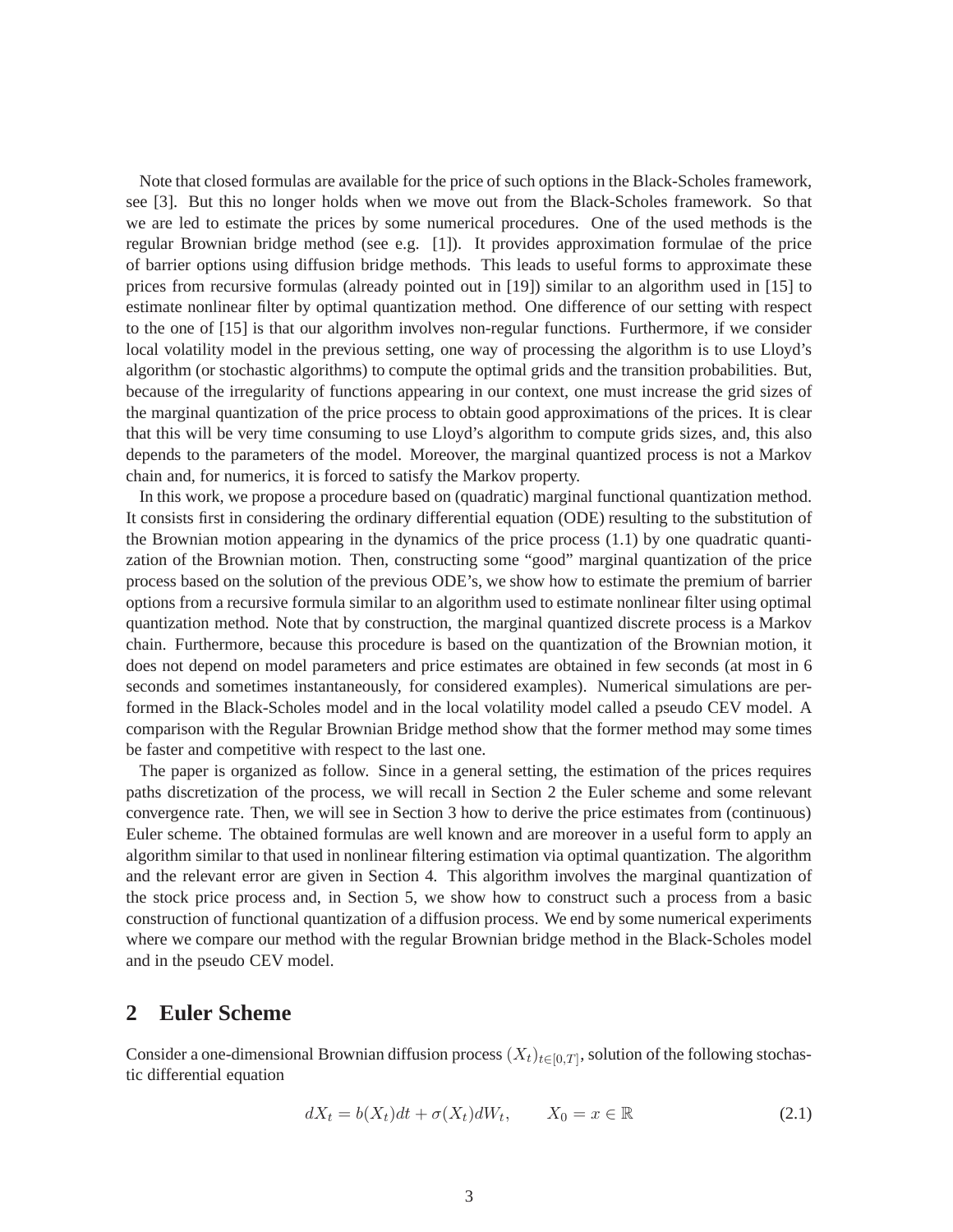where  $b : \mathbb{R} \to \mathbb{R}, \sigma : \mathbb{R} \to \mathbb{R}$  are continuous functions satisfying conditions (1.2), (1.3) and  $(W_t)_{t\in[0,T]}$  denotes a one-dimensional Brownian motion defined on  $(\Omega, \mathcal{F}, \mathbb{P})$ .

Let us divide the set  $[0, T]$  into n subsets of length  $T/n$  and set for every  $k = 0, \ldots, n$ ,  $t_k = \frac{kT}{n}$  $\frac{n}{n}$ . The stepwise constant Euler scheme is defined by

$$
\tilde{X}_{t_{k+1}} = \tilde{X}_{t_k} + b(\tilde{X}_{t_k}) \frac{T}{n} + \sigma(\tilde{X}_{t_k}) \sqrt{\frac{T}{n}} Z_{k+1}, \quad \tilde{X}_0 = x, \ k = 0, \dots, n-1 \tag{2.2}
$$

where  $(Z_k)_{1\leq k\leq n}$  is a sequence of *i.i.d* random variables distributed as  $\mathcal{N}(0; 1)$ .

For every  $t \in [0, T]$ , set  $t = t_k$  if  $t \in [t_k, t_{k+1}), \quad k = 0, \ldots, n-1$ . A natural extension of the discrete Euler scheme is the continuous Euler scheme defined for every  $t \in [0, T]$  by

$$
\bar{X}_t = \bar{X}_{\underline{t}} + b(\bar{X}_{\underline{t}})(t - \underline{t}) + \sigma(\bar{X}_{\underline{t}})(W_t - W_{\underline{t}}), \quad \bar{X}_0 = x
$$

which satisfies the SDE

$$
\bar{X}_t = x + \int_0^t b(\bar{X}_{\underline{S}})ds + \int_0^t \sigma(\bar{X}_{\underline{S}})dW_s.
$$

The above paths discretization methods generate some errors which estimates are given in the following results (see e.g []).

 $\triangleright$  *Strong error rate.* Assume b and  $\sigma$  satisfy for every  $\alpha \in (0, 1)$ ,

$$
\forall t \in [0, T], \forall y, z \in \mathbb{R}^d, \quad |b(s, y) - b(t, z)| \le C(|t - s|^\alpha + |y - z|). \tag{2.3}
$$

Then,

(*a*) for every  $p > 0$ , for every  $n \geq 1$ ,

$$
\|\sup_{t\in[0,T]}|X_t-\bar{X}_t|\|_p\leq C_{b,\sigma,p} e^{TC_{b,\sigma,p}}(1+|x|)\left(\frac{T}{n}\right)^{\frac{1}{2}\wedge\alpha};
$$

(b) for every  $p > 0$ , for every  $n \geq 1$ ,

$$
\| \sup_{t \in [0,T]} |X_t - \tilde{X}_t| \|_p \le C_{b,\sigma,p} \, e^{TC_{b,\sigma,p}} (1+|x|) \sqrt{\frac{\log(n)}{n}}.
$$

⊲ *Weak error.* We recall some weak error estimates for path-dependent options (we refer e.g. [7] for the proofs). Let

$$
\mathbb{D}([0,T],\mathbb{R}^d):=\left\{\xi:[0,T]\to\mathbb{R}^d, \text{ c\`adl\`ag}\right\}.
$$

If  $F : \mathbb{D}([0,T], \mathbb{R}^d) \to \mathbb{R}$  is a Lipschitz functional for the sup norm, that is,

$$
|F(\xi) - F(\xi')| \le C_F \sup_{t \in [0,T]} |\xi(t) - \xi'(t)|
$$

then

$$
\left| \mathbb{E} F((X_t)_{t \in [0,T]}) - \mathbb{E} F((\bar{X}_t)_{t \in [0,T]}) \right| \le \frac{C}{\sqrt{n}} \tag{2.4}
$$

and

$$
\left|\mathbb{E}F((X_t)_{t\in[0,T]}) - \mathbb{E}F((\tilde{X}_t)_{t\in[0,T]})\right| \le C\sqrt{\frac{\log n}{n}}.\tag{2.5}
$$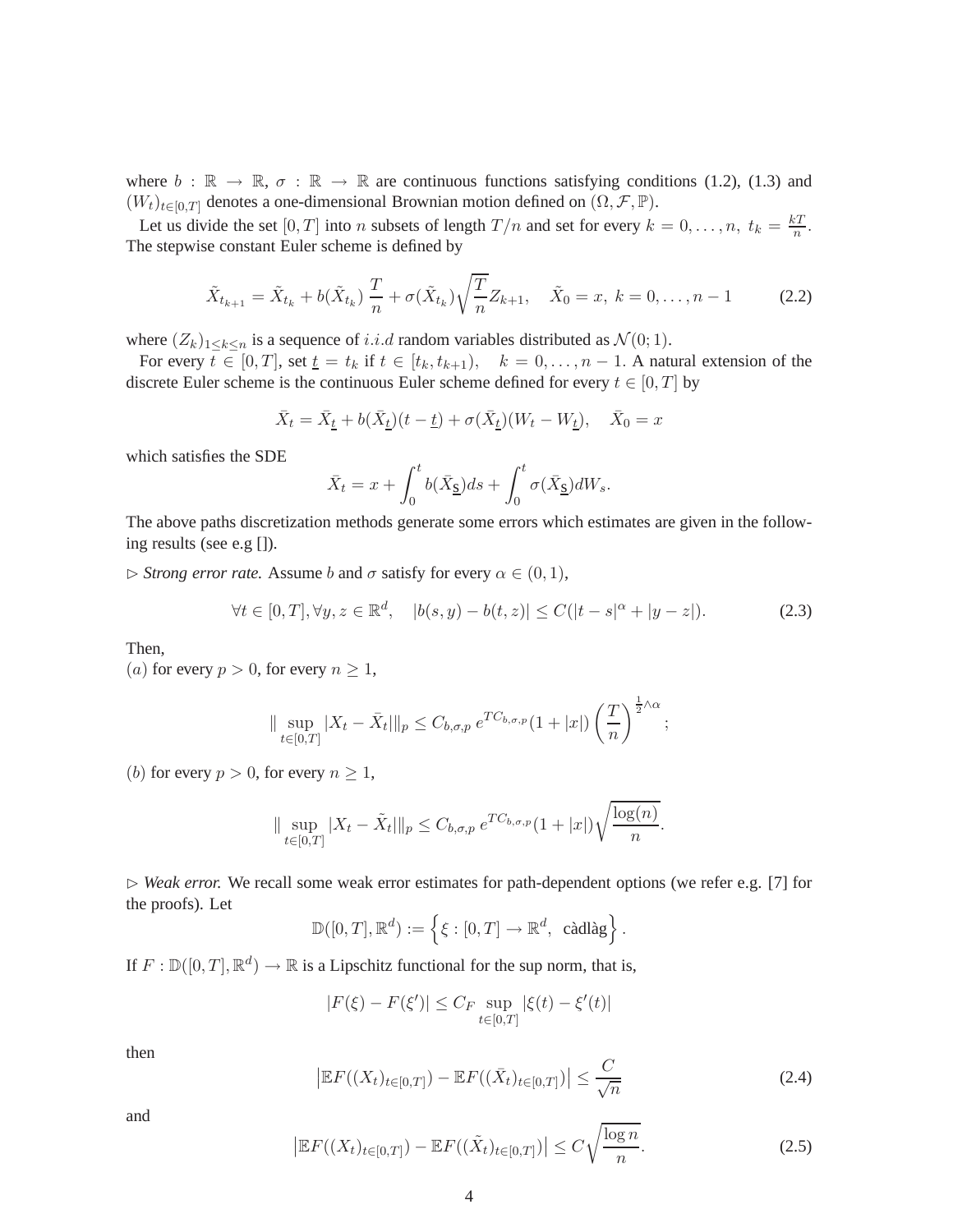On the other hand, if a domain D has a smooth enough boundary,  $b, \sigma \in C^3(\mathbb{R})$  and  $\sigma$  uniformly elliptic on  $D: \exists \sigma_0 > 0, \forall x \in \mathbb{R} \sigma^2(x) \geq \sigma_0^2$ , then, for every bounded measurable function f satisfying  $d(\text{supp}(f), \partial D) \geq 2\varepsilon > 0$ ,

$$
\mathbb{E}(f(\bar{X})\mathbf{1}_{\{\tau(\bar{X})>T\}})-\mathbb{E}(f(X)\mathbf{1}_{\{\tau(X)>T\}})=Cn^{-1}+o(n^{-1})
$$

and

$$
\mathbb{E}(f(\tilde{X})\mathbf{1}_{\{\tau(\tilde{X})>T\}})-\mathbb{E}(f(X)\mathbf{1}_{\{\tau(X)>T\}})=O(n^{-1/2})
$$

where n is the number of discretization steps and  $\tau(Y)$  is the exit time of the process Y from the open set  $D$ , *i.e* 

$$
\tau(Y) = \inf\{t \in [0, T], \ Y_t \in D^c\}.
$$

Then the convergence rate is of order  $n^{-1}$  for the continuous Euler scheme and of order  $n^{-1/2}$  for the discrete one.

### **3 Approximation of knock out option prices using diffusion bridge**

According to the convergence rate for the continuous Euler scheme we would like to estimate the price of path-dependent options by replacing the asset price process  $(X_t)_{t\in[0,T]}$  by its continuous Euler process  $(\bar{X})_{t\in[0,T]}$  in (1.4). Then, given values of the process  $(\bar{X}_t)$  at discrete times  $t_k, k = 0, \ldots, n$ , one deduces formulas integrating the useful information which is the probability that the barrier is not knocked over the time interval  $[0, T]$ . Remark that this information is lost when replacing X by the discrete Euler process  $\overline{X}$  in (1.4) because we do not known if whether or not the barrier is knocked between time intervals  $(t_k, t_{k+1}), k = 0, \ldots, n-1$ . But, integrating this information in the former case requires the knowledge of the distributions of the maximum and the minimum of the continuous Euler process  $(\bar{X}_t)$  over the time interval  $[0, T]$ , given its values at the discrete time observations  $t_k$ .

**Proposition 3.1.** *We have*

$$
\mathcal{L}(\max_{t \in [0,T]} \bar{X}_t | \bar{X}_{t_k} = x_k, k = 0, \dots, n) = \mathcal{L}(\max_{k=0,\dots,n-1} G_{x_k, x_{k+1}}^{-1}(U_k))
$$
(3.1)

*and*

$$
\mathcal{L}\left(\min_{t\in[0,T]}\bar{X}_t|\bar{X}_{t_k}=x_k, k=0,\ldots,n\right)=\mathcal{L}\left(\min_{k=0,\ldots,n-1}F_{x_k,x_{k+1}}^{-1}(U_k)\right) \tag{3.2}
$$

*where*  $(U_k)_{k=0,\dots,n-1}$  *are* i.i.d *random variables uniformly distributed over the unit interval,*  $G_{x,y}^{-1}$ and  $F_{x,y}^{-1}$  are the inverse functions of the conditional distribution functions  $G_{x,y}$  and  $F_{x,y}$  defined by

$$
G_{x,y}(u) = \left(1 - e^{-2n\frac{(x-u)(y-u)}{T\sigma^2(x)}}\right) \mathbf{1}_{\{u \ge \max(x,y)\}}
$$

*and*

$$
F_{x,y}(u) = 1 - \left(1 - e^{-2n\frac{(x-u)(y-u)}{T\sigma^2(x)}}\right) \mathbf{1}_{\{u \le \min(x,y)\}}.
$$

This result is proved using the independence property of the processes  $(\bar{X}_t)_{t\in [t_k,t_{k+1}]}$ , for  $k =$  $0, \ldots, n-1$ , given the  $\bar{X}_{t_k} = x_k$ , and the knowledge of the distribution of the supremum (and the infimum) of brownian bridge diffusion over time intervals  $(t_k, t_{k+1})$ , with end points  $x_k$  and  $x_{k+1}$ .

From the above proposition we deduce general formulas making a connexion between the expectation of a functional of both the terminal value  $\bar{X}_T$  of the process  $(\bar{X}_t)$  and its maximum (or the minimum) over the time interval [0, T]. From now on we make the abuse of notation  $\bar{X}_k := \bar{X}_{t_k}$ ,  $\forall k \in$  $\{0,\ldots,n\}.$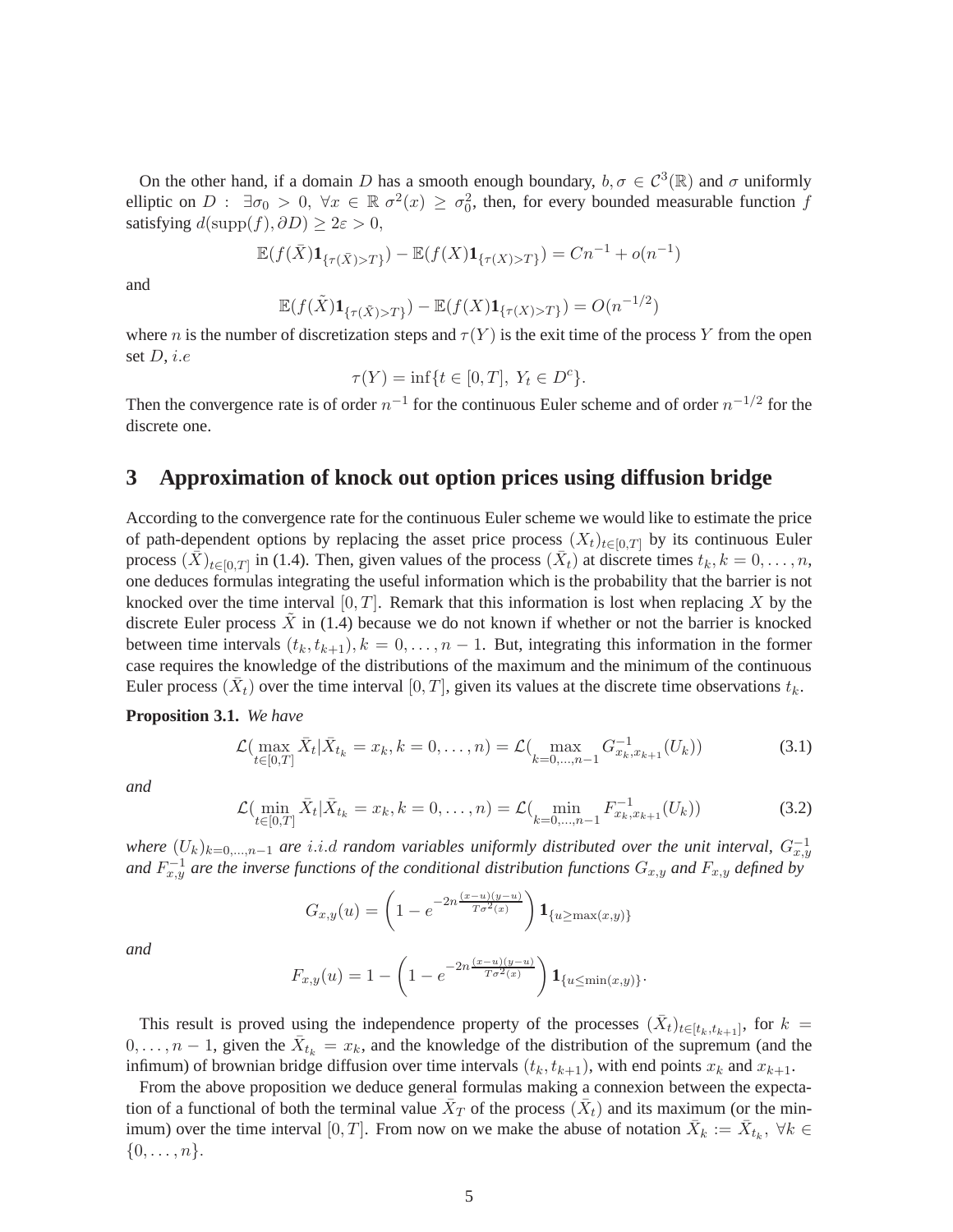**Proposition 3.2.** (a) Let f be a real-valued non negative function defined on  $\mathbb{R}^2_+$  such that  $f(x, \cdot)$  is *a nonnegative function satisfying*

$$
\sup_{x>0} \mathbb{E} f(x, \max_{t \in [0,T]} \bar{X}_t) < +\infty. \tag{3.3}
$$

*Then*

$$
\mathbb{E}f(\bar{X}_T, \max_{t \in [0,T]} \bar{X}_t) = \mathbb{E}f(\bar{X}_T, 0) + \mathbb{E}\int_0^{+\infty} \left(1 - \prod_{k=1}^n G_{\bar{X}_{k-1}, \bar{X}_k}(z)\right) d_z f(\bar{X}_T, z).
$$
 (3.4)

*Likewise if*

$$
\sup_{x>0}\mathbb{E} f(x,\min_{t\in[0,T]}\bar{X}_t)<+\infty)
$$

*then*

$$
\mathbb{E}f(\bar{X}_T, \min_{t \in [0,T]} \bar{X}_t \vee 0) = \mathbb{E}f(\bar{X}_T, 0) + \mathbb{E} \int_0^{+\infty} \left( \prod_{k=1}^n (1 - F_{\bar{X}_{k-1}, \bar{X}_k}(z)) \right) d_z f(\bar{X}_T, z).
$$
 (3.5)

(b) *If furthermore*  $f_{\infty}(x) := \lim_{y \to +\infty} f(x, y) < +\infty$  for every  $x > 0$ . Then

$$
\mathbb{E}f(\bar{X}_T, \max_{t \in [0,T]} \bar{X}_t) = \mathbb{E}f_{\infty}(\bar{X}_T) - \mathbb{E}\int_0^{+\infty} \left(\prod_{k=1}^n G_{\bar{X}_{k-1}, \bar{X}_k}(z)\right) d_z f(\bar{X}_T, z)
$$
(3.6)

*and*

$$
\mathbb{E}f(\bar{X}_T, \min_{t \in [0,T]} \bar{X}_t \vee 0) = \mathbb{E}f_{\infty}(\bar{X}_T) - \mathbb{E}\int_0^{+\infty} \left(1 - \prod_{k=1}^n \left(1 - F_{\bar{X}_{k-1}, \bar{X}_k}(z)\right)\right) d_z f(\bar{X}_T, z). \tag{3.7}
$$

This proposition follows from the following lemma.

**Lemma 3.1.** (a) *Let* Z *be a positive random variable and let* g *be a nonnegative function with finite variation (on compact sets) such that*

$$
\mathbb{E}\left(\int_{[0,Z]}|dg|\right)<+\infty.\tag{3.8}
$$

*Then*

$$
\mathbb{E}g(Z) = g(0) + \int_{(0, +\infty)} \mathbb{P}(Z \ge z) \, dg(z). \tag{3.9}
$$

(b) *If furthermore*  $g_{\infty} := \lim_{x \to +\infty} g(x) < +\infty$  *then* 

$$
\mathbb{E}g(Z) = g_{\infty} - \int_{(0, +\infty)} \mathbb{P}(Z < z) \, dg(z). \tag{3.10}
$$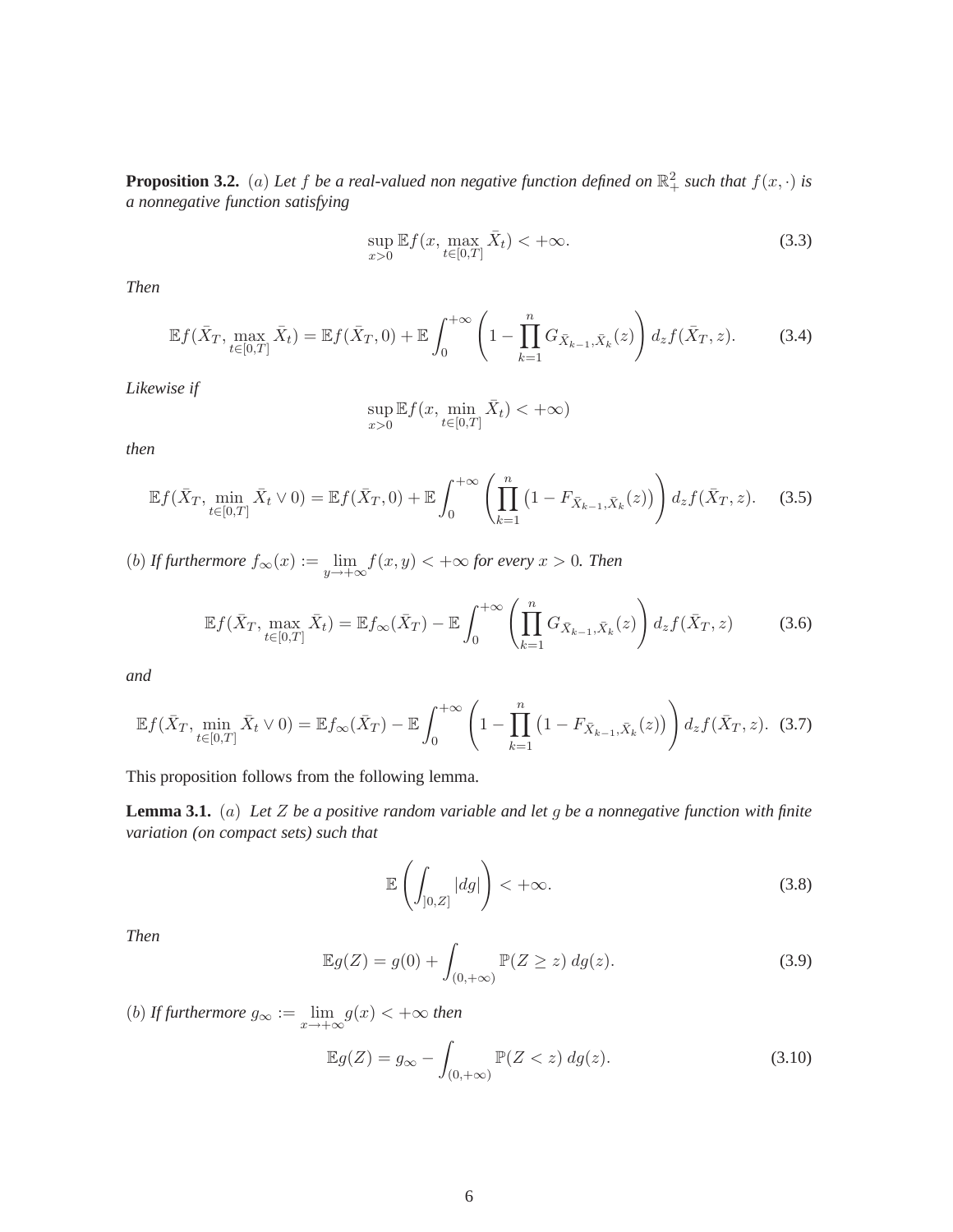*Proof.* (a) We have

$$
g(Z) = g(0) + \int_{]0,Z]} dg(u).
$$

It follows that

$$
\mathbb{E}g(Z) = g(0) + \mathbb{E} \int_{]0,Z]} dg(u)
$$
  
=  $g(0) + \int_{(0,+\infty)} \mathbb{P}(Z \ge z) dg(z),$ 

the last inequality coming from Fubini's theorem; which can be applied owing to assumption (3.8).

(b) Just use the fact that  $\mathbb{P}(Z \ge u) = 1 - \mathbb{P}(Z < u)$ .

Now we are in position to prove Proposition 3.2.

*Proof of Proposition* 3.2*.* (b) One deduces from (3.1) that

$$
\mathbb{E}\big(f(x_n, \max_{t\in[0,T]}\bar{X}_t)\big|\bar{X}_k=x_k, k=0,\ldots,n\big)=\mathbb{E}\big(f(x_n, \max_{0\leq k\leq n-1}G_{x_k,x_{k+1}}^{-1}(U_k))\big)
$$

where  $G_{x,y}^{-1}$  and the  $U_k$  are defined like in (3.1). Then, applying Lemma 3.1 (b) to the function  $g(z) = f(x_n, z)$  gives

$$
\mathbb{E}\left(f(x_n, \max_{0 \le k \le n-1} G_{x_k, x_{k+1}}^{-1}(U_k))\right) = f_{\infty}(x_n) - \int_0^{+\infty} \mathbb{P}(\max_{0 \le k \le n-1} G_{x_k, x_{k+1}}^{-1}(U_k) \le z) d_z f(x_n, z)
$$
  
\n
$$
= f_{\infty}(x_n) - \int_0^{+\infty} \left(\prod_{k=0}^{n-1} \mathbb{P}(U_k \le G_{x_k, x_{k+1}}(z))\right) d_z f(x_n, z)
$$
  
\n
$$
= f_{\infty}(x_n) - \int_0^{+\infty} \left(\prod_{k=0}^{n-1} G_{x_k, x_{k+1}}(z)\right) d_z f(x_n, z).
$$

Consequently

$$
\mathbb{E}f(\bar{X}_T, \max_{t \in [0,T]} \bar{X}_t) = \mathbb{E}\big(\mathbb{E}\big(f(\bar{X}_T, \max_{t \in [0,T]} \bar{X}_t)\big|\bar{X}_k = x_k, k = 0, \dots, n\big)\big) \n= \mathbb{E}f_{\infty}(\bar{X}_T) - \mathbb{E}\int_0^{+\infty} \left(\prod_{k=1}^n G_{\bar{X}_{k-1}, \bar{X}_k}(z)\right) d_z f(\bar{X}_T, z).
$$

The formula relative to the minimum is proved likewise by using (3.2) in place of (3.1).

(a) is proved like (b) by using Lemma 3.1 (a) instead of Lemma 3.1 (b).

 $\Box$ 

 $\Box$ 

Proposition 3.2 allows us to rewrite the estimates of the premiums of some usual exotic options (in particular barrier options) in a useful form in view of the optimal quantization approximation method as well as of Monte Carlo simulation methods. Let us mention that the following representations of the price estimates of Barrier options are well known even if the computational method used here to derive them is a little different.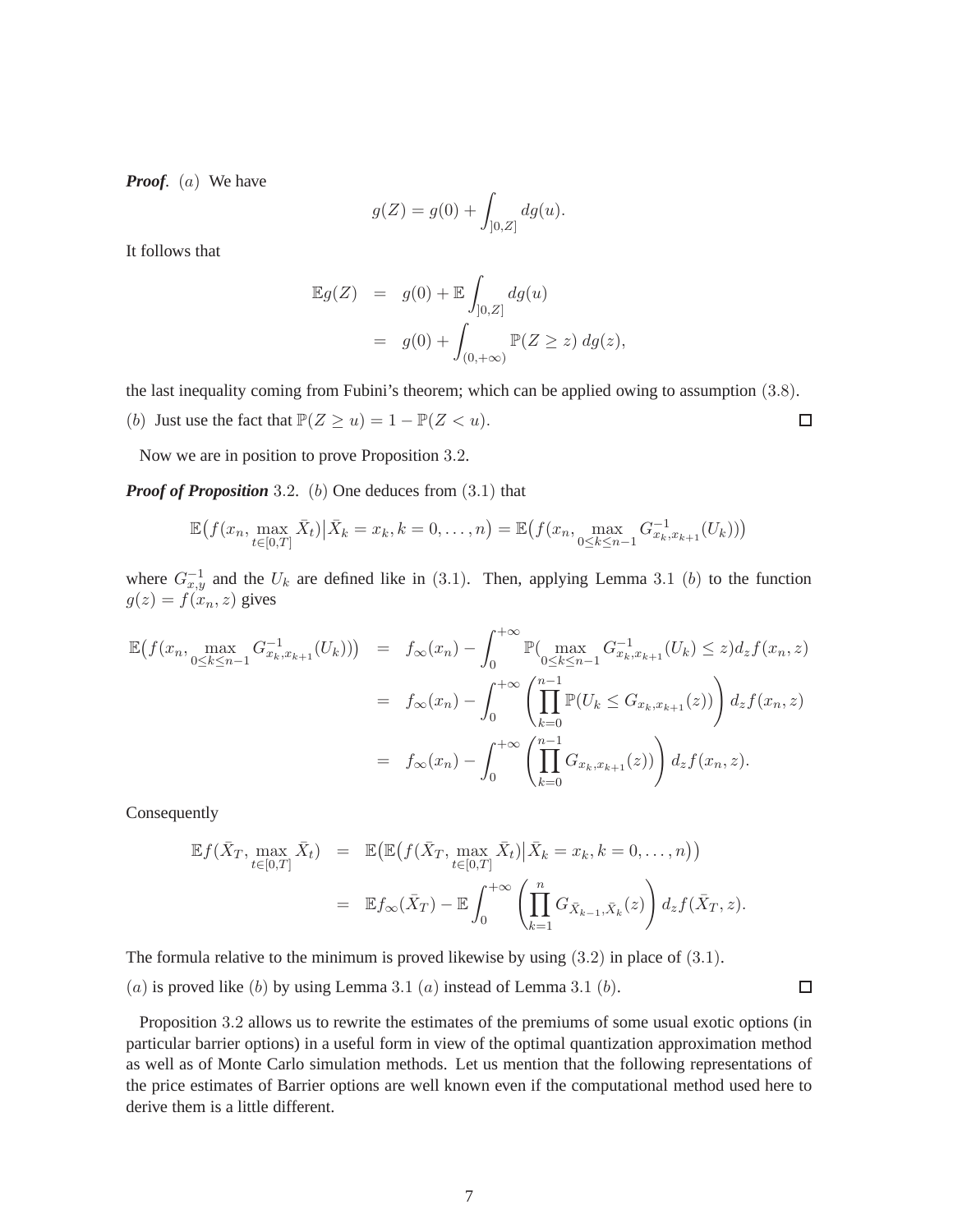**Proposition 3.3.** *Let*  $f(x) = (x - K)^+$  *and*  $g(x) = (K - x)^+$ *.* 

(a) *The price of an up-and-out put option expiring at time* T *with strike* K *and up-and-out barrier* L *is estimated by*

$$
\bar{P}_{UB} := e^{-rT} \mathbb{E}\left( (K - \bar{X}_T)^+ \mathbf{1}_{\{\sup_{t \in [0,T]} \bar{X}_t \le L\}} \right) = e^{-rT} \mathbb{E}\left( g(\bar{X}_T) \prod_{k=1}^n G_{\bar{X}_{k-1}, \bar{X}_k}(L) \right). \tag{3.11}
$$

(b) *The price of an up-and-out call option expiring at time* T *with strike* K *and up-and-out barrier* L *can be approximated by*

$$
\bar{C}_{UB} := e^{-rT} \mathbb{E} \left( (\bar{X}_T - K)^+ \mathbf{1}_{\{\sup_{t \in [0,T]} \bar{X}_t \le L\}} \right) = e^{-rT} \mathbb{E} \left( f(\bar{X}_T) \prod_{k=1}^n G_{\bar{X}_{k-1}, \bar{X}_k}(L) \right). \tag{3.12}
$$

(c) *The price of an down-and-out put option expiring at time* T *with strike* K *and down-and-out barrier* L *can be approximated by*

$$
\bar{P}_{OB} := e^{-rT} \mathbb{E}\left( (K - \bar{X}_T)^+ \mathbf{1}_{\{\inf_{t \in [0,T]} \bar{X}_t \ge L\}} \right) = e^{-rT} \mathbb{E}\left( g(\bar{X}_T) \prod_{k=1}^n \left( 1 - F_{\bar{X}_{k-1}, \bar{X}_k}(L) \right) \right). \tag{3.13}
$$

(d) *The price of an down-and-out call option expiring at time* T *with strike* K *and up-and-out barrier* L *is approximated by the following formula :*

$$
\bar{C}_{OB} := e^{-rT} \mathbb{E}\left( (\bar{X}_T - K)^+ \mathbf{1}_{\{\inf_{t \in [0,T]} \bar{X}_t \ge L\}} \right) = e^{-rT} \mathbb{E}\left( f(\bar{X}_T) \prod_{k=1}^n \left( 1 - F_{\bar{X}_{k-1}, \bar{X}_k}(L) \right) \right). \tag{3.14}
$$

Note that the right hand side of Equations  $(3.11), (3.12), (3.13), (3.14)$  are obtained by re-conditioning. Then, it follows from Jensen inequality that the corresponding variances are smaller than the variances induced by the left hand side of the same equations.

*Proof.* (a) Let  $f(x) = (x - K)^+$ ,  $g(z) = \mathbf{1}_{\{z \le L\}}$  and set  $h(x, z) = f(x)g(z)$ . Then it follows from (3.6) that

$$
\mathbb{E}\big((\bar{X}_T - K)^+ \mathbf{1}_{\{\sup_{t \in [0,T]} \bar{X}_t \le L\}}\big) = \mathbb{E}h_{\infty}(\bar{X}_T) - \mathbb{E}\int_0^{+\infty} \left(f(\bar{X}_T) \prod_{k=1}^n G_{\bar{X}_{k-1}, \bar{X}_k}(z)\right) dg(z).
$$

Now  $\forall x \geq 0$ ,  $h_{\infty}(x) = 0$  and  $dg(z) = -\delta_L(z)$ . Then

$$
C_{UB} = e^{-rT} \mathbb{E}\left(f(\bar{X}_T) \prod_{k=1}^n G_{\bar{X}_{k-1}, \bar{X}_k}(L)\right).
$$

The items  $(b)$ ,  $(c)$ ,  $(d)$  are proved in the same way as  $(a)$ .

In the next section, we show how to estimate the previous prices by optimal quantization. We will give first an approximating algorithm and then, the induced error. Since this algorithm involves the quantization of the price process and its transition probabilities, we will point out how to construct a functional quantization of the price process and how to estimate its transition probabilities.

 $\Box$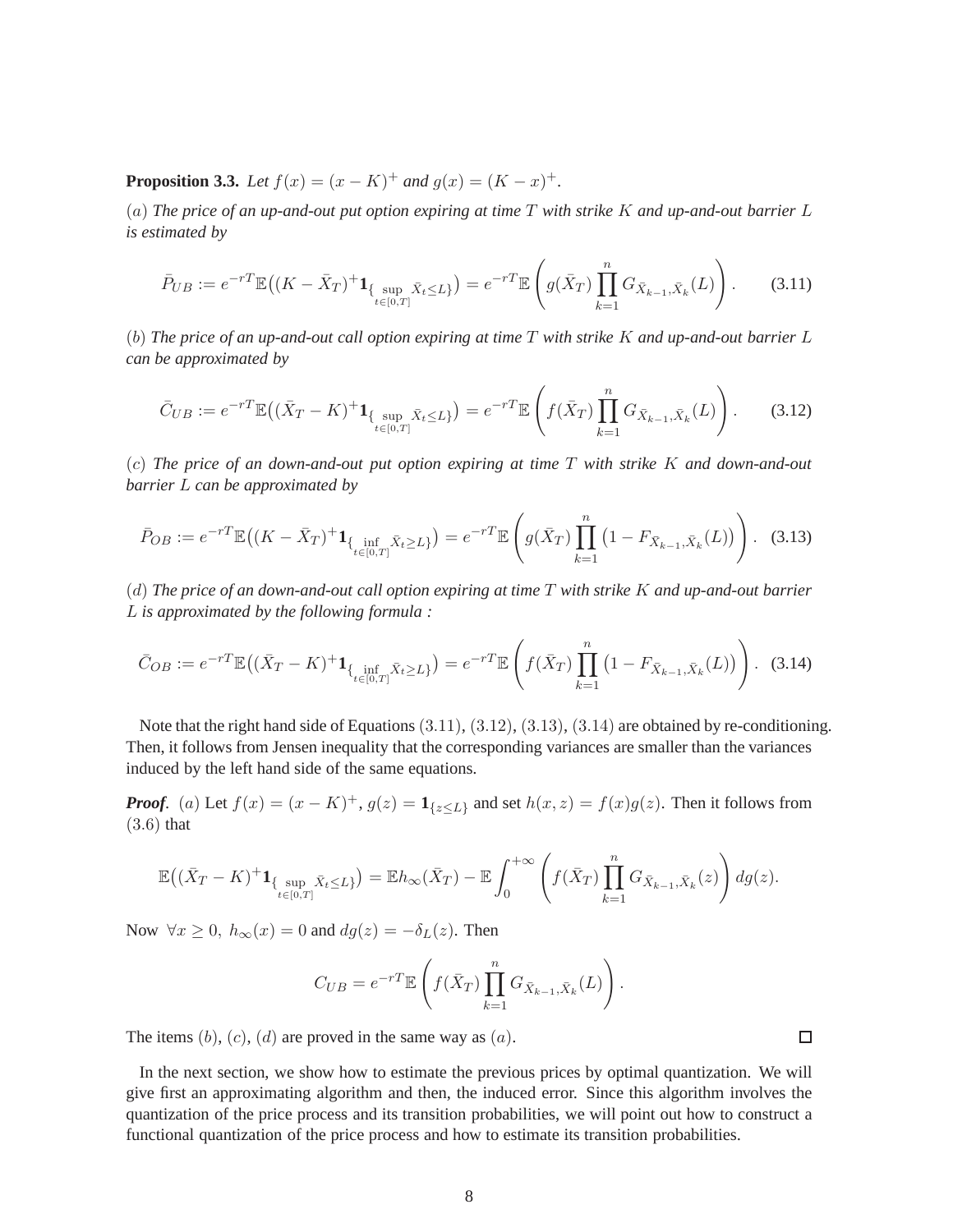### **4 Estimation of the prices by marginal quantization**

The aim of this section is to propose an algorithm based on optimal quantization to compute the path dependent options pointed out in Section 3. To this end we will approximate by optimal quantizations some expressions of the form

$$
V := \mathbb{E}\left(f(\bar{X}_n)\prod_{k=1}^n g_k(\bar{X}_{k-1}, \bar{X}_k)\right)
$$
\n(4.1)

where f is a bounded measurable function on  $\mathbb{R}^d$  taking values on  $\mathbb{R}$  and  $g_k(\cdot, \cdot)$  a measurable function on  $\mathbb{R}^d \times \mathbb{R}^d$  which may depend on some real parameters like for Barrier options where it depends also on the barrier.

### **4.1 The algorithm**

We will mainly refer to [15], where numerical solving of nonlinear filtering with discrete-time observation have been performed by optimal quantization methods. The only change is that in our setting we will drop the dependance on the noisy observations (*i.e* the  $Y_k$ 's following the notations in [15]) because our problem of interest here is not a filtering problem.

We define for any  $k = 1, \ldots, n$ , the bounded transition kernel  $H_k$  by

$$
H_k f(x) = \mathbb{E} \left( f(\bar{X}_k) g_k(x, \bar{X}_k) | \bar{X}_{k-1} = x \right) = \int f(y) g_k(x, y) P_k(x, dy) \tag{4.2}
$$

where  $P_k(x, \cdot) = \mathcal{L}(\bar{X}_k = \cdot | \bar{X}_{k-1} = x)$ . For convenience, we set

$$
H_0 f(x) = \mathbb{E}(f(\bar{X}_0)) = \int f(x)\mu(dx).
$$
\n(4.3)

Now for any  $k \in \{1, \ldots, n\}$  set

$$
\pi_k f = \mathbb{E}\big(f(\bar{X}_k)\prod_{i=1}^k g_k(\bar{X}_{i-1}, \bar{X}_i)\big).
$$

We have

$$
\pi_k f = \mathbb{E}\left(\mathbb{E}\left(f(\bar{X}_k)\prod_{i=1}^k g_i(\bar{X}_{i-1}, \bar{X}_i)|\mathcal{F}_{t_{k-1}}\right)\right)
$$
  
\n
$$
= \mathbb{E}\left(\mathbb{E}\left(f(\bar{X}_k)g_k(\bar{X}_{k-1}, \bar{X}_k)|\bar{X}_{k-1}\right)\prod_{i=1}^{k-1} g_i(\bar{X}_{i-1}, \bar{X}_i)\right)
$$
  
\n
$$
= \mathbb{E}\left(H_k(f(\bar{X}_{k-1}))\prod_{i=1}^{k-1} g_i(\bar{X}_{i-1}, \bar{X}_i)\right)
$$

It follows that

$$
\pi_k f = \pi_{k-1} H_k f, \quad k = 1, \dots, n \tag{4.4}
$$

so that

$$
V = \pi_n f = (H_0 \circ H_1 \circ \cdots \circ H_n) f. \tag{4.5}
$$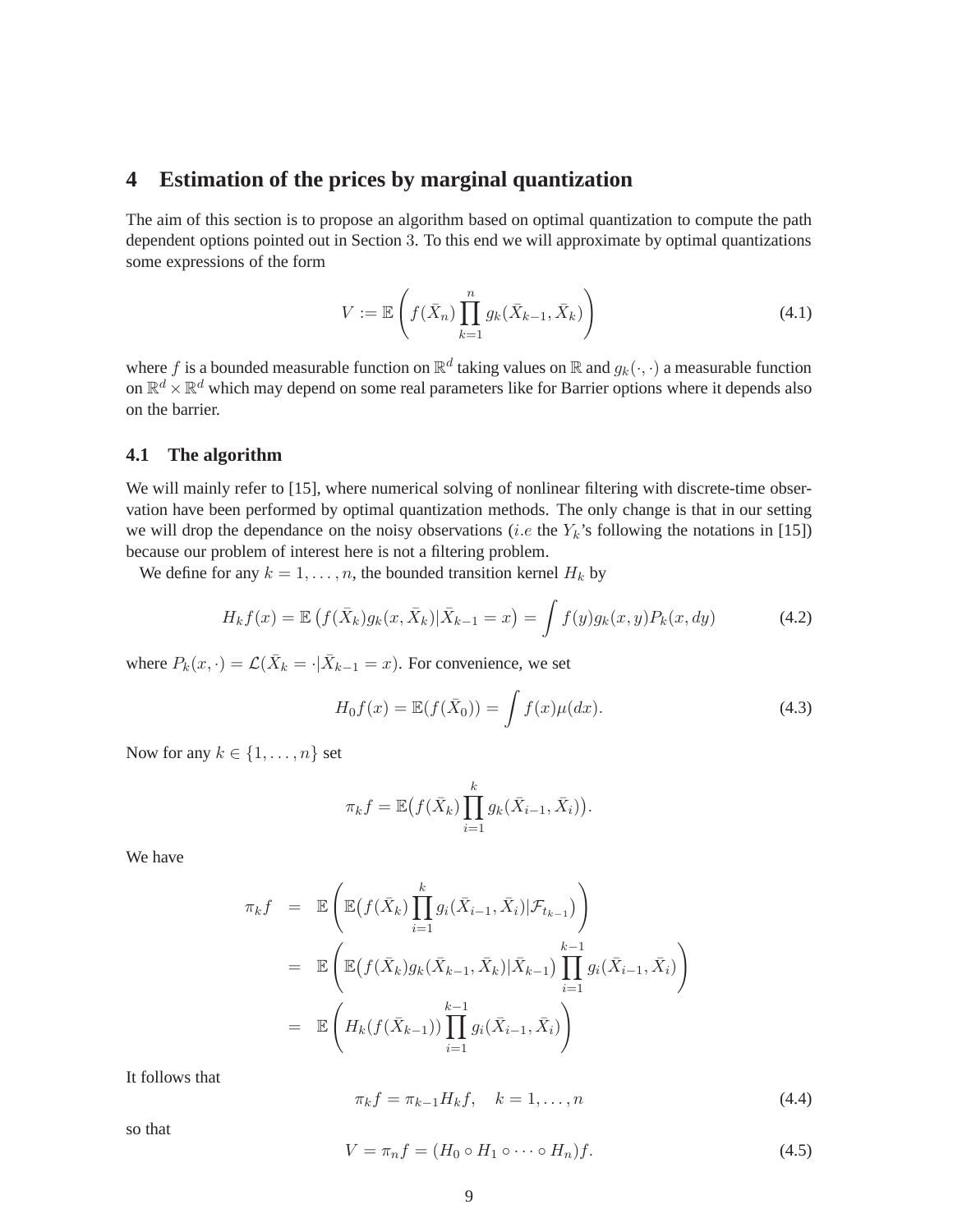Then, to estimate V we need to approximate  $\pi_n$ . At this step, suppose that we have access to the quantization  $(X)_{t_k}$  of the price process over the time steps  $t_k, k = 0, \ldots, n$  on grids  $\Gamma_k =$  $\{x_k^1, \ldots, x_k^{N_k}\}$  of sizes  $N_k$ ,  $k = 0, \ldots, n$  (see further on for facts about quantization).

Owing to equation (4.4) our aim is to estimate the price using an approximation of the probability transition  $P_k(x_k, dx_{k+1})$  of  $\bar{X}_{k+1}$  given  $\bar{X}_k$ . These probability transitions are approximated by the probability transition matrix  $\hat{p}_k := (\hat{p}_k^{ij})$  $k^{ij}$ ) of  $X_{k+1}$  given  $X_k$ :

$$
\hat{p}_k^{ij} = \mathbb{P}(\hat{X}_k = x_k^j | \hat{X}_{k-1} = x_{k-1}^i); \ i = 1, \dots, N_{k-1}, \ j = 1, \dots, N_k.
$$
\n(4.6)

Then, following Equation (4.2), we estimate the transition kernel matrix  $H_k$  by the quantized transition kernel  $H_k$  given by

$$
\widehat{H}_k = \sum_{j=1}^{N_k} \widehat{H}_k^{ij} \delta_{x_{k-1}^i}, \quad k = 1, \dots, n
$$

where

$$
\widehat{H}_k^{ij} = g_k(x_{k-1}^i, x_k^j) \widehat{p}_k^{ij}, \quad i = 1, \dots, N_{k-1}, \ j = 1, \dots, N_k.
$$
\n(4.7)

For  $k = 0$ , we set (owing to (4.3) and to the fact that  $X_0 = x_0$  is not random)

$$
H_0=\delta_{x_0}.
$$

We finally approximate  $\pi_n$  by

$$
\widehat{\pi}_n = \widehat{H}_0 \circ \widehat{H}_1 \circ \cdots \circ \widehat{H}_n; \tag{4.8}
$$

which in turn can be computed by the forward induction

$$
\widehat{\pi}_0 = \widehat{H}_0, \qquad \widehat{\pi}_k = \widehat{\pi}_{k-1} \widehat{H}_k, \qquad k = 1, \dots, n. \tag{4.9}
$$

It follows that the price  $V = \pi_n f$  may be estimated by summery

$$
\hat{V} := \hat{\pi}_n f.
$$

From the previous approach, we deduce the following estimations for options of interest using optimal functional quantization method. Set in this scope  $f(x) := (x - K)^+$  and  $g(x) := (K - x)^+$ .

⊲ *Up-and-out options.* According to the forgoing we estimate the price of an up-and-out put option by

$$
\widehat{P}_{UB} := e^{-rT} \widehat{\pi}_n g
$$

and the price of up-and-out call option is approximated by

$$
\widehat{C}_{UB} := e^{-rT} \widehat{\pi}_n f
$$

where  $\hat{\pi}_n$  is defined as in (4.8) with the associated transition kernel

$$
\widehat{H}_k^{ij} = G_{x_{k-1}^i, x_k^j}(L)\widehat{p}_k^{ij}, \quad i = 1, \dots, N_{k-1}; \ j = 1, \dots, N_k.
$$

⊲ *Down-and-out options.* The down-and-out put option's price is estimated by

$$
\widehat{P}_{OB} := e^{-rT}\widehat{\pi}_n g
$$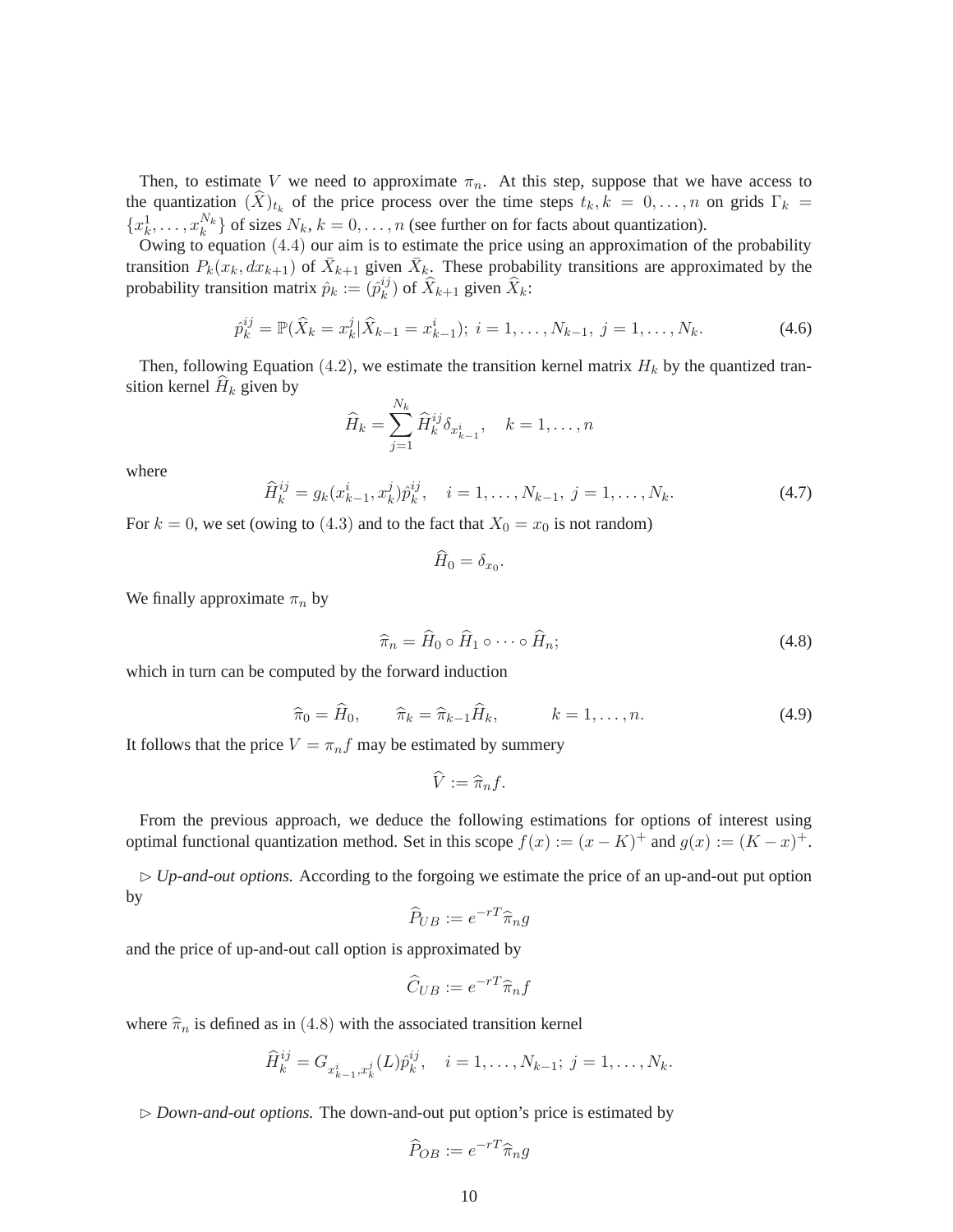and the price of down-and-out barrier call option is estimated by

$$
\widehat{C}_{OB} := e^{-rT} \widehat{\pi}_n f
$$

where for both cases  $\hat{\pi}_n$  is defined as in (4.8) with the associated transition kernel

$$
\widehat{H}_k^{ij} = F_{x_{k-1}^i, x_k^j}(L)\widehat{p}_k^{ij}, \quad i = 1, \dots, N_{k-1}; \ j = 1, \dots, N_k.
$$

**Remark 4.1.** One numerical advantage of this algorithm is that  $\hat{\pi}_n$  does not depend on the function f appearing in (4.5). Then, once  $\hat{\pi}_n$  is computed we deduce both the call and the put price approximations. On the other hand, considering Equation (4.7) one notices that as soon as  $X_{k-1}$  reaches the barrier (for example, for the up-and-out option: there exists  $i_0$  such that  $x_{k-1}^{i_0} > L$ ), then,  $\widehat{H}_k^{i_0} = 0$  for every  $i \geq i_0$ . For numerical computation, we may take account of this fact to reduce the computation time.

### **4.2 Error analysis**

In order to have some upper bound of the quantization error estimate of  $\pi f$  we need the following assumptions **(A1)** and **(A2)** :

**(A1)** The transition operator  $P_k(x, dy)$  of  $X_k$  given  $X_{k-1}$ ,  $k = 1, \ldots, n$  are Lipschitz.

Recall that a probability transition P on  $\mathbb{R}^d$  is C-Lipschitz (with  $C > 0$ ) if for any Lipschitz function f on  $\mathbb{R}^d$  with ratio  $[f]_{Lip}$ ,  $Pf$  is Lipschitz with ratio  $[Pf]_{Lip} \le C[f]_{Lip}$ . Then, one may define the Lipschitz ratio  $[P]_{Lip}$  by

$$
[P]_{Lip} = \sup \left\{ \frac{[Pf]_{Lip}}{[f]_{Lip}}, f \text{ a nonzero Lipschitz function} \right\} < +\infty.
$$

Then if the transition operators  $P_k(x, dy)$ ,  $k = 1, \ldots, n$  are Lipschitz, it follows that

$$
[P]_{Lip} := \max_{k=1,...,n} [P_k]_{Lip} < +\infty.
$$

**(A2)** It consists on the following two assumptions.

(*i*) For every  $k = 1, ..., n$ , the functions  $g_k(\cdot, \cdot)$  are bounded on  $\mathbb{R}^d \times \mathbb{R}^d$  and we set

$$
\mathcal{K}_g := \max_{k=1,\dots,n} \|g_k\|_{\infty}
$$

(*ii*) For every  $k = 1, \ldots, n$ , there exist two constants  $[g_k^1]_{Lip}$  and  $[g_k^2]_{Lip}$  so that for every  $x, x', \hat{x}, \hat{x}' \in \mathbb{R}^d$  $\mathbb{R}^d$ ,

$$
|g_k(x, x') - g_k(\widehat{x}, \widehat{x}')| \le [g_k^1]_{Lip} |x - \widehat{x}| + [g_k^2]_{Lip} |x' - \widehat{x}'|.
$$

**Theorem 4.1.** *Under Assumptions (A1) and (A2) we have for every bounded Lipschitz continuous* function  $f$  on  $\mathbb{R}^d$  and for every  $p \geq 1$ ,

$$
|\pi_n f - \widehat{\pi}_n f| \le \sum_{k=0}^n C_k^n(f, p) \|X_k - \widehat{X}_k\|_p
$$
\n(4.10)

*with*

$$
C_k^n(f, p) = (2 - \delta_{2,p}) K_g^k [u_k]_{Lip} + K_g^{n-1} ||f||_{\infty} ([g_{k+1}^1]_{Lip} + [g_{k+1}^2]_{Lip}).
$$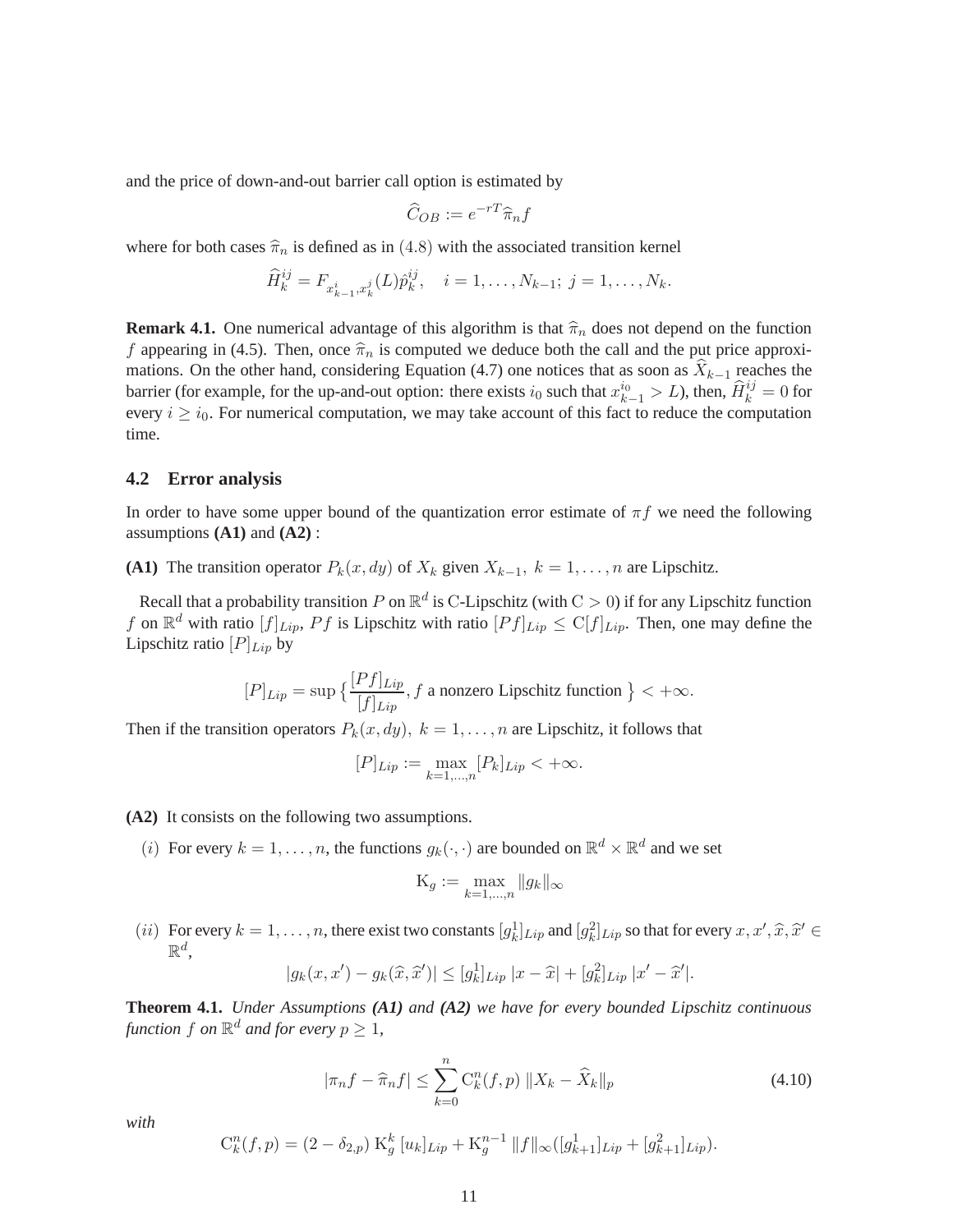*Proof.* The proof follows from the proof of Theorem 3.1 in [15] by dropping the dependency on the noisy observations  $(y_1, \ldots, y_n)$  following the notations of the authors.  $\Box$ 

Now, let us come back to the construction of the quantized price process  $(X_k)_{k=0,\dots,n}$ . We show in the next section how to construct this process after making a short background on product functional quantization of gaussian processes, in particular, of brownian motion.

### **5 Marginal functional quantization of the price process**

Before dealing with the construction of the marginal functional quantization of the price process, we make some background on functional quantization of gaussian processes.

### **5.1 A brief overview on functional product quantization of gaussian processes**

We remind first some basic notions about optimal vector quantization. It is a process of approximating a continuous range of values or a very large set of discrete values by a relatively small set of discrete values. Rigorously speaking, the L<sup>r</sup>-optimal quantization problem at level n for a  $\mathbb{R}^d$ -valued random vector X lying in  $L^r(\Omega, \mathcal{A}, \mathbb{P})$  consists in finding the best approximation of X by a Borel function of  $X$  taking at most  $n$  values. This problem can be reads as

$$
e_{n,r}(X) = \inf \{ \|X - \widehat{X}^{\alpha}\|_{r}, \alpha \subset \mathbb{R}^{d}, \operatorname{card}(\alpha) \leq n \}
$$
  

$$
= \inf_{\substack{\alpha \subset \mathbb{R}^{d} \\ \operatorname{card}(\alpha) \leq n}} \left( \int_{\mathbb{R}^{d}} d(x, \alpha)^{r} dP(x) \right)^{1/r} . \tag{5.1}
$$

where  $\widehat{X}^{\alpha} = \sum_{a \in \alpha} a \mathbf{1}_{\{X \in C_a(\alpha)\}}$  is the quantization of X on the grid  $\alpha$  and  $(C_a(\alpha))_{a \in \alpha}$  corresponds to a Voronoi tessellation of  $\mathbb{R}^d$  (with respect to a norm  $|\cdot|$  on  $\mathbb{R}^d$ ), that is, a Borel partition of  $\mathbb{R}^d$ satisfying for every  $a \in \alpha$ ,

$$
C_a(\alpha) \subset \{x \in \mathbb{R}^d : |x - a| = \min_{b \in \alpha} |x - b|\}.
$$

The quantity  $e_{n,r}(X)$  is called the L<sup>r</sup>-mean quantization error. This error decreases to zero at a  $n^{-1/d}$ -rate as the size n of the codebook  $\alpha$  goes to infinity. This convergence rate has been investigated in [1] and [20] for absolutely continuous probability measures under the quadratic norm on  $\mathbb{R}^d$ and studied in great details in [8] under an arbitrary norm on  $\mathbb{R}^d$  for absolutely continuous measures and some singular measures. Very recently, optimal vector quantization has become a promising tool in Numerical Probability owing to its ability to approximate either expectations or more significantly conditional expectations from some cubature formulas. This faculty to approximate conditional expectations is the crucial property used to solve some problems emerging in finance as optimal stopping problems (pricing and hedging American style options, see [2, 17], stochastic control problems (see [4, 16]) for portfolio management, nonlinear filtering problems (see [15, 18] and [2] for an application to credit risk).

A rigorous extension of optimal vector quantization to functional quantization is done in [11] where the vector quantization problem is transposed to random variables taking values in an infinite dimensional Hilbert space, in particular, to stochastic processes  $(X_t)_{t\in[0,1]}$  viewed as random variables with values in  $L^2([0,1], dt)$ . Many others works have been done in this direction as e.g. [5]. From the numerical point of view, it is pointed out in [17] how a Gaussian process can be quantized using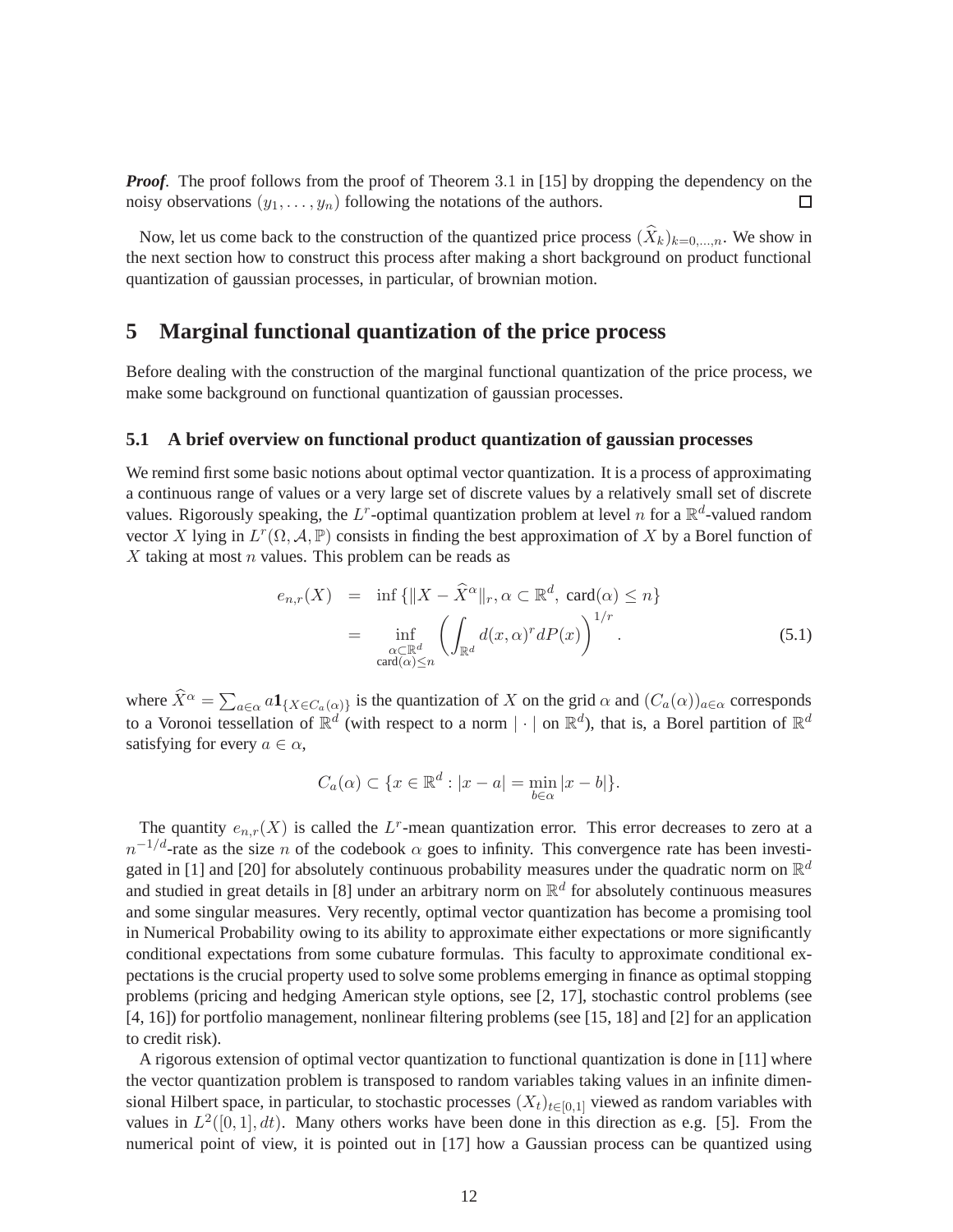Karhunen-Loève product quantization based on product quantization of Gaussian random variables coming from the Karhunen-Loève expansion of the given Gaussian process. A closed formula for the distribution of the quantization of the Gaussian process (in particular for Brownian motion) is derived and some applications has been successfully performed in Finance, namely, in the pricing of vanilla and Asian call options in Heston model.

To recall some basic results about functional quantization suppose that  $(H, (\cdot | \cdot)_H)$  is a separable Hilbert space and let  $X : (\Omega, \mathcal{A}, \mathbb{P}) \mapsto H$  be square integrable H-valued random vector with distribution  $\mathbb{P}_X$  defined on  $(H, \mathcal{B}or(H))$  where  $\mathcal{B}or(H)$  stands for the Borel  $\sigma$ -field. Let  $\|\cdot\|$  denotes the  $L_H^2(\Omega, \mathbb{P})$ -norm defined by  $||X||_2^2 = \mathbb{E}(|X|_H^2)$ .

Let  $x := \{x_1, \ldots, x_n\} \in H^n$  be an *n*-quantizer and let  $\widehat{X}^x$  be the quantization of X on the grid x defined previously, where the Voronoi tessellation  $(C_i(x))_{1\leq i\leq n}$  induced by x satisfies for every  $i \in \{1, \ldots, n\},\$ 

$$
C_i(x) \subset \{ y \in H : |x_i - y|_H = \min_{1 \le j \le n} |x_j - y|_H \}.
$$

The quadratic quantization problem consists of finding an optimal quantizer  $x \in H^n$  (if any), means, an *n*-quantizer which minimizes the quantization error  $||X - \hat{X}^x||_2$  over  $H^n$ . From the numerical integration viewpoint, finding an optimal quantization may be a difficult problem and we are sometimes let to find some 'good' quantization  $\hat{X}^x$  which is close to X in distribution, so that for every Borel function  $F : H \mapsto \mathbb{R}$ , we can approximate  $\mathbb{E}F(X)$  by

$$
\mathbb{E}F(\widehat{X}^x) = \sum_{i=1}^n F(x_i) \mathbb{P}_X(C_i(x)).
$$
\n(5.2)

Then if we have access to both the *n*-quantizer  $x = \{x_1, \ldots, x_n\}$  and the distribution associated to  $\hat{X}^x$ ,  $(\mathbb{P}_X(C_i(x)))_{1 \leq i \leq n}$ , the estimation of  $\mathbb{E}F(X)$  using Equation (5.2) is straightforward. The induced error depends on the regularity of the functional F and here is some error bounds. Suppose induced error depends on the regularity of the functional F and here is some error bounds. Suppose that  $X \in L^2_H(\Omega, \mathbb{P})$  and let F be a Borel functional defined on H.

1. If F is Lipschitz continuous with Lipschitz constant  $[F]_{\text{Lip}}$  then for every *n*-quantizer *x*,

$$
|\mathbb{E}F(X) - \mathbb{E}F(\widehat{X}^x)| \leq [F]_{\text{Lip}} ||X - \widehat{X}^x||_2
$$

so that if  $(x_n)_{n\geq 1}$  is a sequence of quantizers satisfying  $\lim_{n\to\infty} ||X - \hat{X}^{x_n}||_2 = 0$ , then  $\hat{X}^{x_n}$ converge in distribution to X.

2. If F is differentiable on H with an  $\theta$ -Hölder differential  $DF, \theta \in (0, 1]$ , then for every optimal  $n$ -quantizer  $x$ ,

$$
|\mathbb{E}F(X) - \mathbb{E}F(\widehat{X}^x)| \le |DF|_{\theta} ||X - \widehat{X}^x||_2^{1+\theta}.
$$

Some others bound are available (we refer to [17] for more detail). Now let us say how to get some 'good' quantizers for Gaussian processes to make sense the previous errors bounds. We consider here a centered one-dimensional  $L^2_T := L^2([0,T], dt)$ -valued Gaussian process X satisfying

$$
\mathbb{E}|X|_{L^2_T}^2 = \int_0^T \mathbb{E}(X_s^2)ds < +\infty.
$$

The process X admits the following representation in the Karhunen-Loève basis (see e.g.  $[11]$ )

$$
X(\omega) \stackrel{L_T^2}{=} \sum_{k \ge 1} \sqrt{\lambda_k} \xi_k(\omega) e_k^X \qquad \mathbb{P}(d\omega) - \text{a.s.}
$$
 (5.3)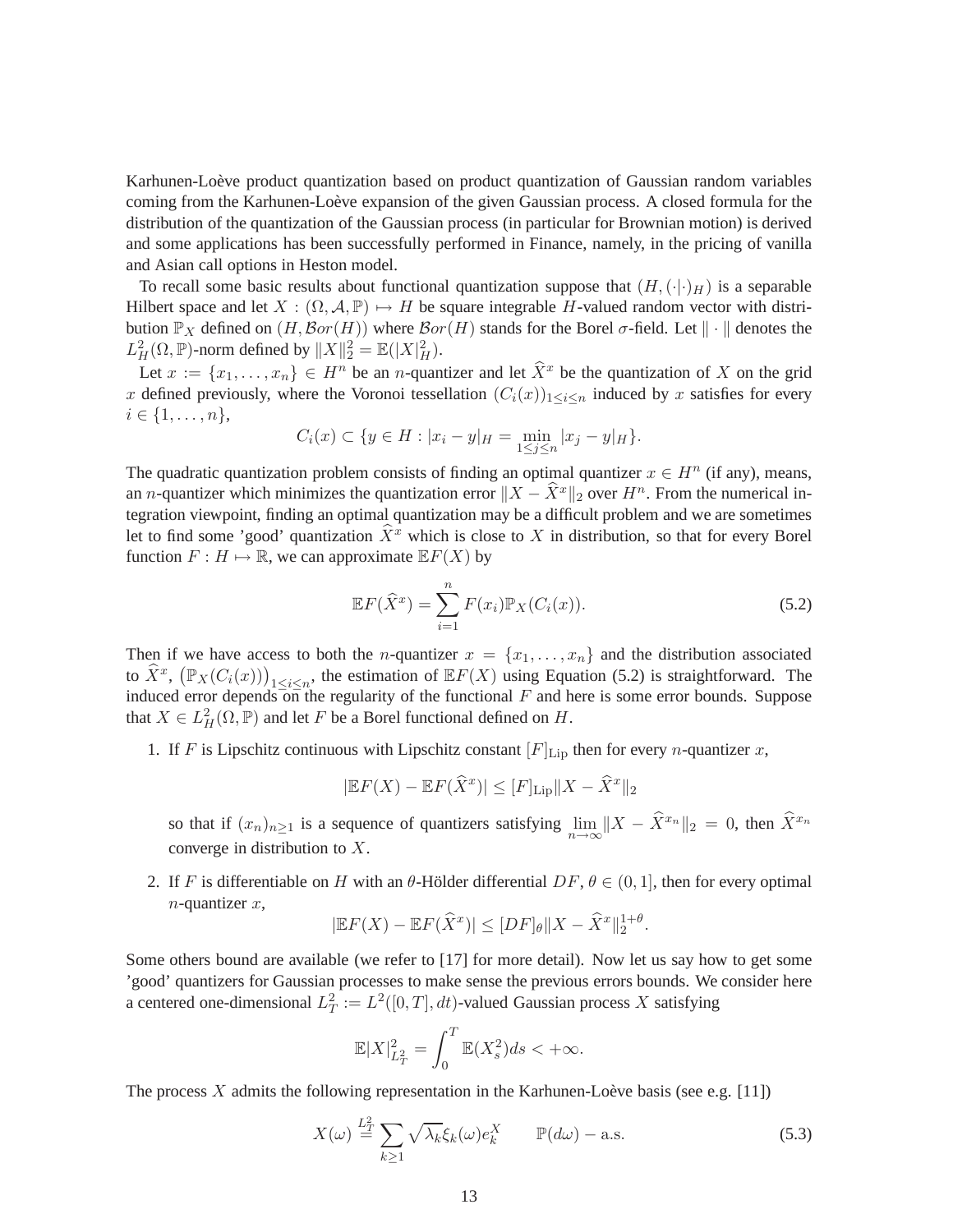where the sequence  $(\xi_k)_{k>1}$  defined for every  $k \geq 1$  by

$$
\xi_k = \frac{(X|e_k^X)}{\sqrt{\text{Var}((X|e_k^X))}}
$$
\n(5.4)

is a sequence of i.i.d  $\mathcal{N}(0; 1)$ -distributed random variables. Owing to the expansion (5.4), a natural way to produce a functional product quantization of a Gaussian process in  $L_T^2$  of size at most N is to use a product quantizer of the form

$$
\widehat{X}_t^{(d_N)} = \sum_{k=1}^L \sqrt{\lambda_k} \,\widehat{\xi}_k^{x^{(N_k)}} e_k^X(t) \tag{5.5}
$$

where  $\widehat{\xi}_k^{x^{(N_k)}}$  $k_k^{x^{(N_k)}}$  is an optimal  $N_k$ -quantization of  $\xi_k$  and  $d_N := N_1 \times \cdots \times N_L \leq N$ , with  $N_1, \ldots, N_L \geq$ 2. An quadratic optimal product N-quantizers also noted  $\widehat{X}_t^{(d_N)}$  is obtained by solving the optimization problem (see [11] for more detail):

$$
\min\left\{\|X - \widehat{X}^{(d_N)}\|_2, \ d_N = N_1 \times \dots \times N_L \le N; N_1, \dots, N_L \ge 2; L \ge 1\right\}.
$$
\n(5.6)

We suppose from now on that the previous optimization problem can be solved, at least numerically, and that the optimal L-tuple still be denoted by  $N_1, \ldots, N_L$ . Then, numerical computation of a Gaussian process X is possible as soon as we have numerical access to the eigensystem  $(e_n^X, \lambda_n)$ , which, for the Brownian motion  $(W_t)_{t \in [0,T]}$ , has a closed formula:

$$
e_k^W(t) := \sqrt{\frac{2}{T}} \sin\left(\pi (k - 1/2) \frac{t}{T}\right) \quad \text{and} \quad \lambda_k := \left(\frac{T}{\pi (k - 1/2)}\right)^2, \ k \ge 1.
$$

So, the one-dimensional quadratic optimal product quantizer  $\alpha^N$ , at level N, of the Brownian motion  $(W_t)_{t \in [0,T]}$ , is defined by

$$
\alpha_{i_1,\dots,i_L}^N(t) = \sqrt{\frac{2}{T}} \sum_{k=1}^L \frac{T}{\pi(k-1/2)} \sin\left(\pi(k-1/2)\frac{t}{T}\right) x_{i_k}^{(N_k)}, 1 \le i_k \le N_k, 1 \le k \le L,
$$

where  $x^{(N_k)} = \{x_1^{N_k}, \ldots, x_{N_k}^{N_k}\}$  $N_k \n\}$  is the optimal quantization of the  $\mathcal{N}(0,1)$  of size  $N_k$  and  $d_N =$  $\prod_{k=1}^{L} N_k$  is an optimal integer solving Problem (5.6) (with respect to the Brownian motion). Remark that for every  $t \in [0, T]$ , the marginal quantizer  $\alpha_{i_1,\dots,i_L}^N(t)$  is of size  $d_N$ . For numerics, a whole package of product  $N$ -quantizers of the standard Brownian motion are available at www.quantize. maths-fi.com. We move now to the construction of the quantized price process.

### **5.2 Marginal functional quantization and transition probabilities**

Recall that the continuous Euler price process evolves following the SDE

$$
dX_t = b(X_t)dt + \sigma(X_t)dW_t, \qquad X_0 = x. \tag{5.7}
$$

Let  $(\alpha^N)_{N\geq 1}$ , with for every  $N \geq 1$ ,  $\alpha^N(t) = {\alpha_1^N(t), \dots, \alpha_{d_N}^N(t)}$ , be a sequence of optimal product N-quantizers of the Brownian motion and let

$$
\widehat{W}_t^{(d_N)} = \sum_{m=1}^{d_N} \alpha_m^N(t) \mathbf{1}_{\{W_t \in C_m(\alpha^N(t))\}}, \qquad t \in [0, T],
$$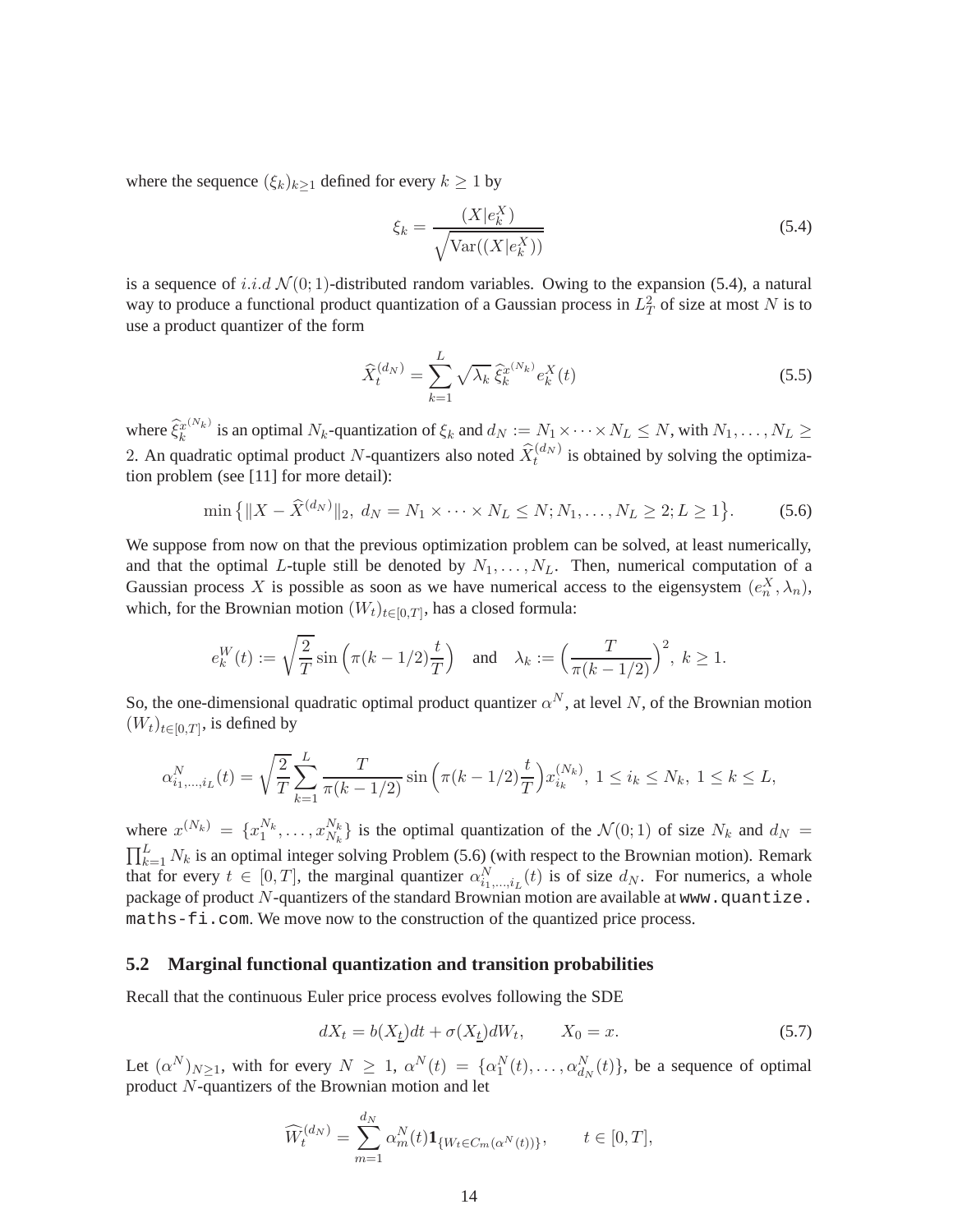be the marginal functional quantization of the Brownian motion. It is known that the sequence  $(\alpha^N)_{N\geq 1}$  is rate-optimal, means,

$$
||W - \widehat{W}^{\alpha^N}||_2 = O((\log N)^{-1/2}).
$$

Consider the sequence  $x^N = (x_m^N)_{m=1,\dots,d_N}$ ,  $N \ge 1$  of solutions of the ODE's

$$
x_m^N(t) = x + \int_0^t \left[ b(x_m^N(\underline{s})) - \frac{1}{2}\sigma \sigma'(x_m^N(\underline{s})) \right] ds + \int_0^t \sigma(x_m^N(\underline{s})) d\alpha_m^N(s), \quad m = 1, \dots, d_N \quad (5.8)
$$

 $\underline{t} = t_k$  if  $t \in [t_k, t_{k+1}), k = 0, \ldots, n-1$ , and define the marginal functional quantization of  $\overline{X}_t$  over the grid  $x^{N}(t) = \{x_{1}^{N}(t), \ldots, x_{d_{N}}^{N}(t)\}$  by

$$
\widehat{X}_t^N = \sum_{m=1}^{d_N} x_m^N(t) \mathbf{1}_{\{\bar{X}_t \in C_m(x^N(t))\}},\tag{5.9}
$$

so that Equation (5.8) can be written as

$$
\widehat{X}_t^N = x + \int_0^t \left[ b(\widehat{X}_{\underline{s}}^N) - \frac{1}{2} \sigma \sigma'(\widehat{X}_{\underline{s}}^N) \right] ds + \int_0^t \sigma(\widehat{X}_{\underline{s}}^N) d\widehat{W}_s^{(d_N)}.
$$

Recall that the process  $(\bar{X}_{t_k})$  is a Markov chain. Then, since by construction  $\sigma(\bar{X}_{t_k}, k=0,\ldots,n)$  $\sigma(\widehat{X}_{t_k}^N, k = 0, \ldots, n)$ , the discrete process  $(\widehat{X}_{t_k}^N)_{k=0,\ldots,n}$  is a Markov chain. On the other hand, since the additional term  $\frac{1}{2}\sigma\sigma'$  appears in the ODE (this correction term can be dropped by considering the stochastic integral in (5.7) in the sense of Stratonovich integral for  $L<sub>I</sub><sup>p</sup>$  $L^p_{\Gamma}(\Omega,\mathbb{P})$  convergence investigation tools, see [11]), we must make the supplementary assumption that  $\sigma$  is continuously differentiable with bounded derivative to guaranty the existence and the uniqueness of the solution. Now, given the quantization process  $(\widehat{X}^N)$ , to complete the estimation of the price of barrier options following the introduced algorithm in Section 4.1, it suffice to compute the transition probabilities appearing in (4.6). Notice that all our grids  $x^N(t_k)$  are of size  $d_N = N_1 \times \ldots N_L$ . To define correctly the Voronoi cell associated to the grids  $x^N(t_k)$  we will consider that for every time step  $t_k$ ,  $x^N(t_k) = \{x_1^N(t_k), \dots, x_{d_N}^N(t_k)\}\$ is a descendent ordered set. The computation of the transition probabilities will be made differently according to the following two situations.

 $\triangleright$  *The cumulative distribution function*  $F(\cdot; x)$  *of the conditional law of*  $X_t$  *given*  $X_s = x$  *is known for every*  $s \leq t$ . For example, this is the case in the Black Scholes model where  $F(\cdot; x)$  is the cumulative distribution function of the lognormal distribution. In this case, since following Equation (5.9),  $\sigma(\bar{X}_{t_k}, k=0,\ldots,n) = \sigma(\widehat{X}_{t_k}^N, k=0,\ldots,n)$ , the probabilities are estimated by

$$
\hat{p}_k^{ij} \approx F\big(x_{j+}^N(t_k); x_i^N(t_{k-1})\big) - F\big(x_{j-}^N(t_k); x_i^N(t_{k-1})\big),\tag{5.10}
$$

with for every  $k = 0, \ldots, n - 1$ ,

$$
\begin{cases}\nx_j^N(t_k) := \frac{x_j^N(t_k) + x_{j+1}^N(t_k)}{2}; \ x_j^N(t_k) := \frac{x_j^N(t_k) + x_{j-1}^N(t_k)}{2}; \ j = 1, \dots, d_N - 1; \\
x_{1-}^N(t_k) = 0; \ x_{d_N}^N(t_k) = +\infty.\n\end{cases}
$$

In fact, we have for every  $k = 0, \ldots, n - 1$ ,

$$
\begin{split}\n\hat{p}_{k}^{ij} &= P\big(\bar{X}_{k} \in C(x^{N}(t_{k})) \big| \bar{X}_{k-1} \in C(x^{N}(t_{k-1}))\big) \\
&\approx P\big(X_{k+1} \in C_{j}(x^{N}(t_{k})) \big| X_{k-1} \in C_{i}(x^{N}(t_{k-1}))\big) \\
&= P\big(X_{k} \leq x_{j+}^{N}(t_{k}) \big| X_{k-1} \in C_{i}(x^{N}(t_{k-1}))\big) - P\big(X_{k} \leq x_{j-}^{N}(t_{k}) \big| X_{k-1} \in C_{i}(x^{N}(t_{k-1}))\big).\n\end{split}
$$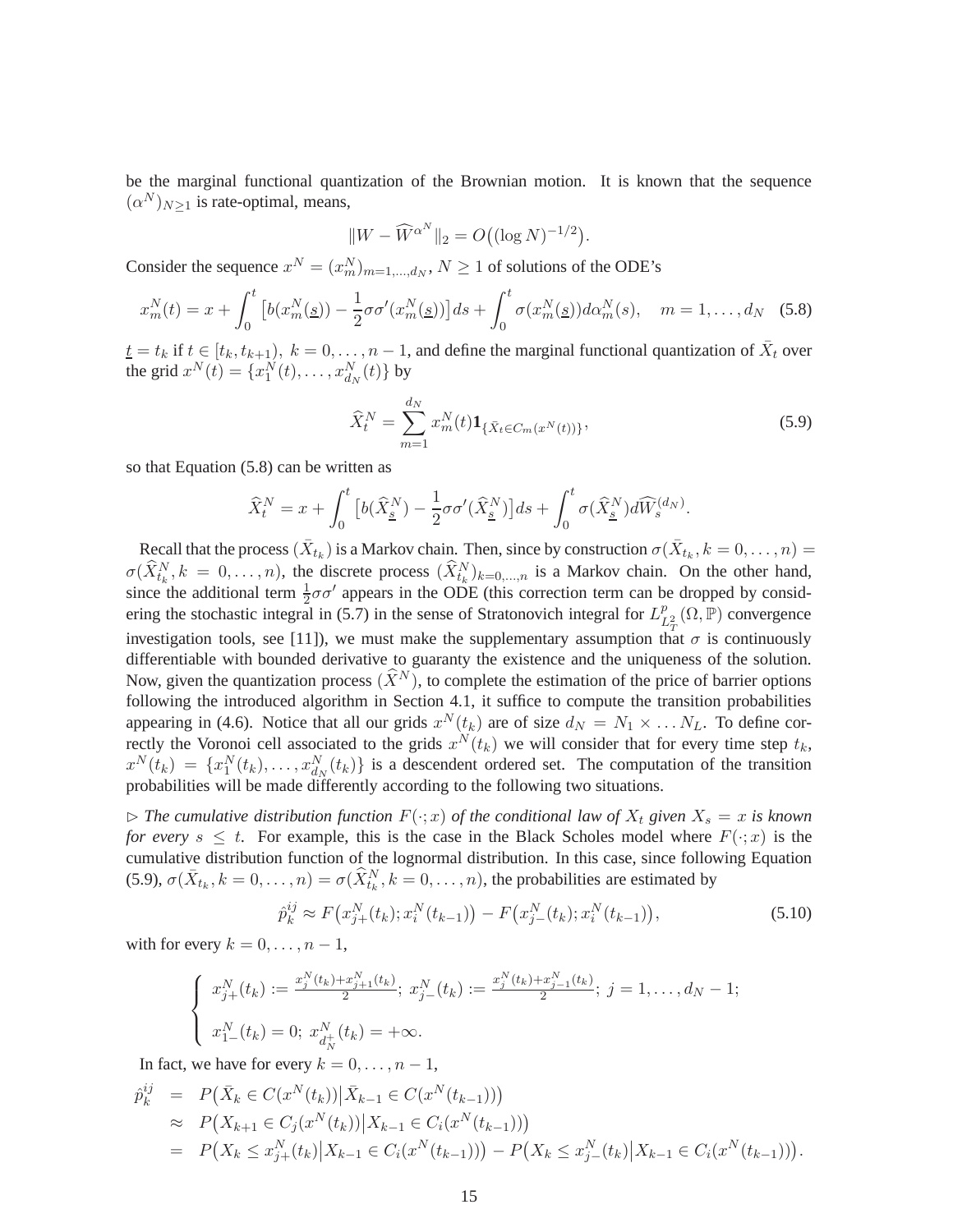Afterward, we have for every  $z \geq 0$ ,

$$
P(X_k \leq z | X_{k-1} \in C_i(x^N(t_{k-1}))) = \frac{P(X_k \leq z; X_{k-1} \in C_i(x^N(t_{k-1})))}{P(X_{k-1} \in C_i(x^N(t_{k-1})))},
$$

and considering the numerator in the right hand side of the previous equation we have

$$
P(X_k \le z; X_{k-1} \in C_i(x^N(t_{k-1}))) = \int_{-\infty}^z \left( \int_{C_i(x^N(t_{k-1}))} P(X_k \in dx | X_{k-1} = y) dP_{X_{k-1}}(y) \right) dx
$$

$$
= \int_{C_i(x^N(t_{k-1}))} F(z; y) dP_{X_{k-1}}(y) \tag{5.11}
$$

$$
\approx F(z; x_i^N(t_{k-1})) P(X_{k-1} \in C_i(x^N(t_{k-1}))).
$$

The last quantity is the approximation of the right hand side of (5.11) by optimal quantization with one grid's point, considering that  $\{x_i^N(t_{k-1})\}$  is the quantizer of size one of the random variable  $\bar{X}_{t_{k-1}}$ over the Voronoi cell  $C_i((x^N(t_{k-1})).$ 

 $\triangleright$  *The cumulative distribution function*  $F(\cdot, x)$  *of the conditional law of*  $X_t$  *given*  $X_s = x$  *is unknown.* In this case, considering the (discrete) Euler Scheme of the price process (see  $(2.2)$ ) we estimate  $F$  by the cumulative distribution function  $\tilde{F}$  of the  $\mathcal{N}(m_k; \sigma_k^2)$  with

$$
m_k = \widehat{X}_{k-1} + b(t_k, \widehat{X}_{k-1})\frac{T}{n}; \quad \sigma_k^2 = \sigma^2(t_k, \widehat{X}_{k-1})\frac{T}{n},
$$

so that for every  $i, j = 1, \ldots, d_N$ ,

$$
\hat{p}_k^{ij} \approx \tilde{F}\big(x_{j+}^N(t_k); x_i^N(t_{k-1})\big) - \tilde{F}\big(x_{j-}^N(t_k); x_i^N(t_{k-1})\big) \tag{5.12}
$$

where the  $x_{j+}^{N}(t_k)$  and  $x_{j-}^{N}(t_k)$  are defined as previously.

Notice that since the error bound of the filter estimate in (4.10) involves the marginal quantization error:  $\|\bar{X}_{t_k} - \hat{X}_{t_k}^N\|_2$ , one must deduce this error from the above construction. We know that the sequence of non-Voronoi quantization  $(\tilde{X}^{xN})_{N\geq 1}$  defined for every  $N\geq 1$  by

$$
\tilde{X}_t^{x^N} = \sum_{m=1}^{d_N} x_m^N(t) \mathbf{1}_{\{W \in C_m(\alpha^N)\}}
$$

is rate-optimal in  $L^p_I$  $L^p_{\mathcal{L}^2}(\Omega,\mathbb{P})$  for  $p \in [1,2)$ :  $|||X - \tilde{X}^{x^N}|_{L^2_{\mathcal{L}}}||_p = O((\log N)^{-1/2})$  (see [12]). One theoretical challenge will be to compute the convergence rate for the marginal functional quantization error.

### **6 Numerical illustration**

We deal with numerical experiments by considering an Up-and-out call option in the Black-Scholes model and a local volatility model already considered in [10] and called pseudo CEV model. Recall that in the Black-Scholes framework the stock price process  $(X_t)$  is modeled by the following SDE (under the risk neutral probability  $\mathbb{P}$ )

$$
dX_t = rX_t dt + \sigma X_t dW_t, \quad X_0 = x_0 \tag{6.1}
$$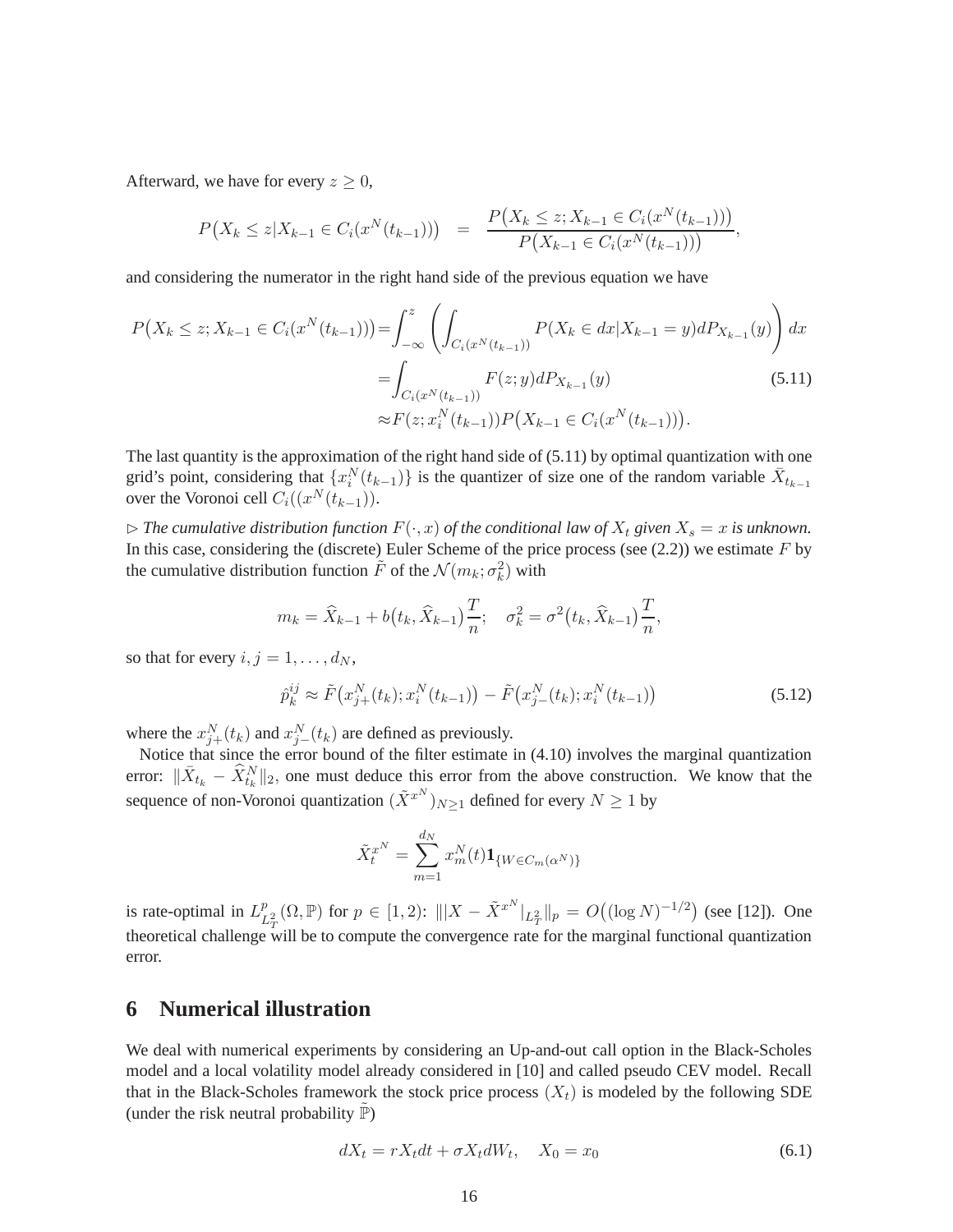where r is the interest rate,  $\sigma$  the volatility and W a brownian motion under  $\tilde{\mathbb{P}}$ . For the pseudo CEV model, the dynamics of the stock price process is ruled by the following SDE (under the risk neutral probability)

$$
dX_t = rX_t dt + \vartheta X_t^{\delta} \frac{X_t}{\sqrt{1 + X_t^2}} dW_t, \quad X_0 = x_0
$$
\n
$$
(6.2)
$$

for some  $\delta \in (0,1)$  and  $\vartheta \in (0,\vartheta], \vartheta > 0$ . The parameter r still be the interest rate and  $\sigma(x) :=$  $\vartheta \frac{x^{\delta}}{\sqrt{1+x^2}}$  corresponds to the local volatility function. We notice that for a fixed  $\delta \in (0,1)$ , if the initial  $\sqrt{1+x^2}$  corresponds to the focal voltating ranction. We notice that for a fixed  $\sigma \in (0, 1)$ , if the finitum value of the stock process  $X_0$  is large enough then the pseudo CEV model is very close to the CEV model

$$
dX'_t = X'_t (rdt + \vartheta (X'_t)^{\delta - 1} dW_t).
$$

In particular, for numerical tests we will consider that  $\vartheta \approx \sigma X_0^{1-\delta}$  where  $\sigma$  denotes the regular volatility. The only "aim of the really" rough calibration is just to deal with reasonable values to obtain prices close to those given by the Black-Scholes model. For all the experiments we set the interest rate r equal to 0.15. The maturity is set to  $T = 1$ , the initial value of the stock process  $x_0 = 100$  and  $\delta = 0.5$  (in the local volatility model). For numerics, the solution of the ODE given in (5.8) is approximated by a sixth order Runge-Kutta scheme and marginal quantizations are of size  $d_N = 966$  (corresponding to the optimal decomposition  $N_1 = 23, N_2 = 7, N_3 = 3, N_4 = 2$ , for the problem (5.6), see [17]).

In the Black-Scholes model we compare the prices computed from the quantization of the continuous Euler process using (5.8) and (5.9) (which prices are referred by QEP prices) with the regular Brownian Bridge method (RBB prices), given the true prices obtained from a semi-closed formula available in [3]. The regular Brownian Bridge (RBB) method is some efficient method to compute expressions like

$$
\mathbb{E} f(\bar{X}_T, \sup_{t \in [0,T]} \bar{X}_t) \quad \text{or } \mathbb{E} f(\bar{X}_T, \inf_{t \in [0,T]} \bar{X}_t),
$$

based on Proposition 3.1 and consisting (for example for the estimation of  $\mathbb{E} f(\bar{X}_T, \sup_{t\in[0,T]}\bar{X}_t)$ ) in the following steps :

Set  $S^f = 0$ . for  $m = 1$  to  $M$ 

- Simulate a path of the discrete time Euler scheme  $(\bar{X}^{(m)})$  and set  $x_k = \bar{X}_{t_k}^{(m)}$  $t_k^{(m)}, k = 0, \ldots, n.$
- Simulate  $\Gamma^{(m)} := \max_{0 \le k \le n}$  $\max_{0 \leq k \leq n} (G_{x_k, x_{k+1}})^{-1} (U_k^{(m)})$  $\binom{m}{k}$ , where  $(U_k^{(m)})$  $(k^{(m)})_{1\leq k\leq n}$  are iid with  $\mathcal{U}([0,1])$ -distribution.
- compute  $f(\bar{X}_T^{(m)})$  $T^{(m)},\Gamma^{(m)}).$

• Compute 
$$
S_m^f := f(\bar{X}_T^{(m)}, \Gamma^{(m)}) + S_{m-1}^f
$$
.

end.  $(m)$ 

with

$$
(G_{x,y})^{-1}(1-u) = \frac{1}{2}(x+y+\sqrt{(x-y)^2-2T\sigma^2(x)\log(u)/n}), \ u \in (0,1).
$$

Then for large enough M,

$$
\mathbb{E} f(\bar{X}_T, \sup_{t \in [0,T]} \bar{X}_t) \approx \frac{S_M^f}{M}.
$$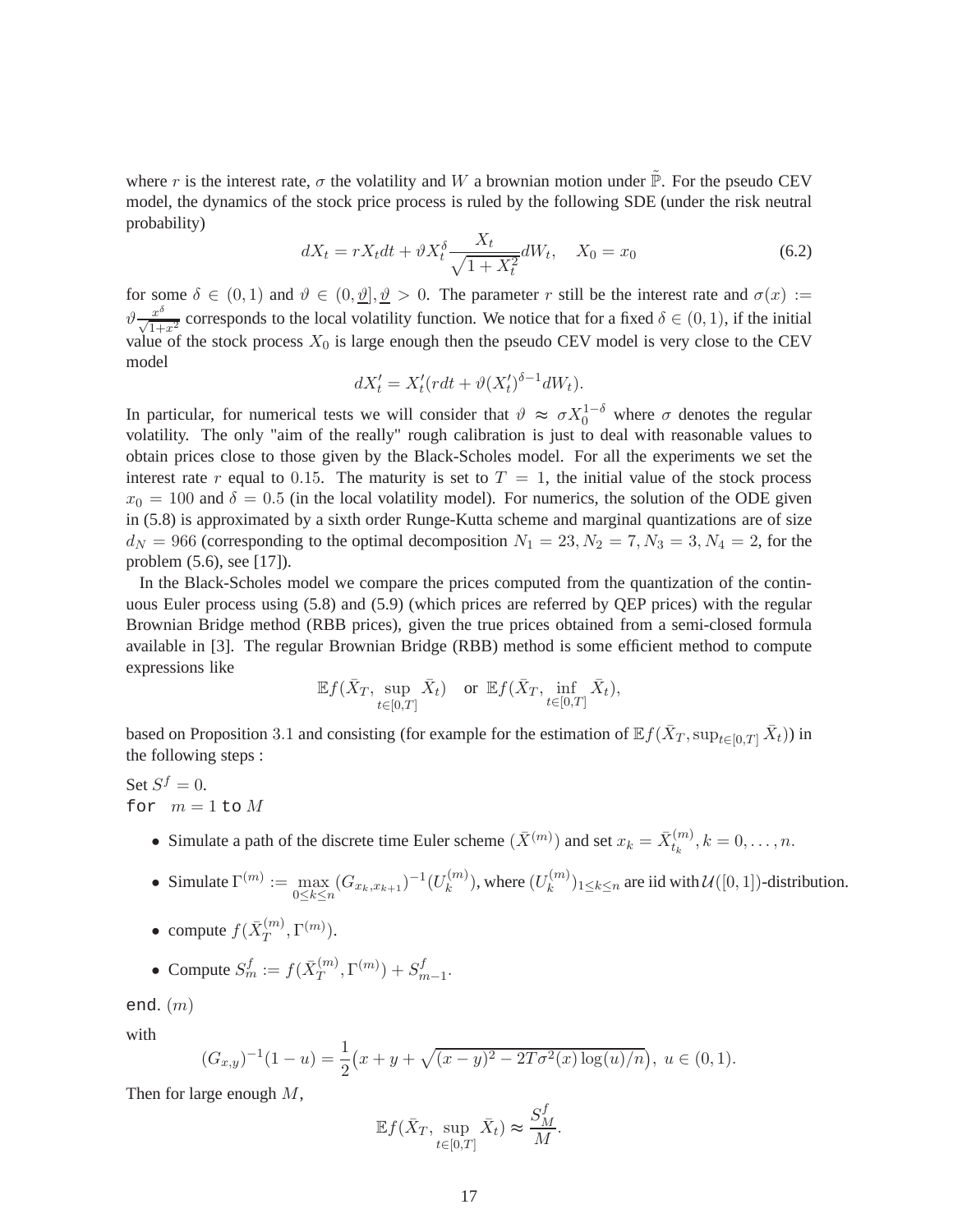The numerical results are depicted in Table 2 and Table 3 for varying values of the barrier L and the volatility  $\sigma$ . The number M of Monte Carlo simulations is set to 10<sup>6</sup>. For the quantization methods, the computation times (QEP c.t.) varies from 0 to 3 seconds when  $n = 10$  and, from 1 to 6 seconds when  $n = 20$ , increasing with the barrier as pointed out in Remark 4.7. However, for the RBB, the computation time is of 2 seconds when  $n = 10$  and of 5 seconds when  $n = 20$ . The obtained results show that the quantization method may sometimes be competitive with respect to the regular Brownian Bridge method, specially for small number of time discretization steps n.

|     |                    |            | $\sigma = 0.07, n = 10$ |                   |              |
|-----|--------------------|------------|-------------------------|-------------------|--------------|
|     | <b>True prices</b> | RBB prices | RBB var.                | <b>QEP</b> prices | QEP c. t.    |
| 105 | 0.034              | 0.035      | 0.086                   | 0.035             | $\langle$ 1s |
| 110 | 00.59              | 00.60      | 2.942                   | 00.59             | 1s           |
| 115 | 02.58              | 02.62      | 15.80                   | 02.59             | 2s           |
| 120 | 06.01              | 06.11      | 33.54                   | 06.03             | 2s           |
| 125 | 09.58              | 09.89      | 41.76                   | 09.60             | 2s           |
| 130 | 12.07              | 12.13      | 43.09                   | 12.08             | 3s           |

Table 1: Up-and-out Call prices from the quantization method (QEP prices) and the regular brownian bridge method (RBB prices) in the Black-Scholes model for  $r = 0.15$ ,  $\sigma = 0.07$ ,  $d_N = 966$ ,  $T = 1$ ,  $K = 100$ ,  $X_0 = 100$ ,  $n = 10$  and for varying values of the barrier L. QEP c.t. is the quantization method computation time.

|     |                    |            | $\sigma = 0.07, n = 20$ |                   |           |
|-----|--------------------|------------|-------------------------|-------------------|-----------|
|     | <b>True prices</b> | RBB prices | RBB var.                | <b>QEP</b> prices | QEP c. t. |
| 105 | 0.034              | 0.035      | 0.086                   | 0.034             | 1s        |
| 110 | 00.59              | 00.60      | 2.942                   | 00.59             | 3s        |
| 115 | 02.58              | 02.59      | 15.80                   | 02.59             | 4s        |
| 120 | 06.01              | 06.05      | 33.54                   | 06.02             | 4s        |
| 125 | 09.58              | 09.64      | 41.76                   | 09.59             | 5s        |
| 130 | 12.07              | 12.10      | 43.09                   | 12.08             | бs        |

Table 2: Up-and-out Call prices from the quantization method (QEP prices) and the regular brownian bridge method (RBB prices) in the Black-Scholes model for  $r = 0.15$ ,  $\sigma = 0.07$ ,  $d_N = 966$ ,  $T = 1$ ,  $K = 100$ ,  $X_0 = 100$ ,  $\mathbf{n} = 20$  and for varying values of the barrier L.

For the local volatility model we compare the QEP prices with the prices obtained from regular Brownian bridge method. Numerical results are depicted in Tables 4 and 5 for different volatilities and for different values of the barrier. Our reference prices are computed from the regular Brownian bridge method with  $10<sup>7</sup>$  Monte Carlo simulations and 100 times discretization steps. We remark that the quantization method is competitive (because it is faster with the same precision) with respect to the regular Brownian bridge method when the barrier is closed to  $X_0$ . But, the QEP prices become less precise when the volatility and the barrier increase (for example when  $\sigma = 1.0$  and  $L = 130$ , where the absolute error is of  $2\%$  with respect to RBB method). This might be due to the additional error coming from the estimation of the transition probabilities by formula (5.12) since the conditional law is not known.

Notice that, since we have used sixth order Runge-Kutta scheme to approximate solutions of the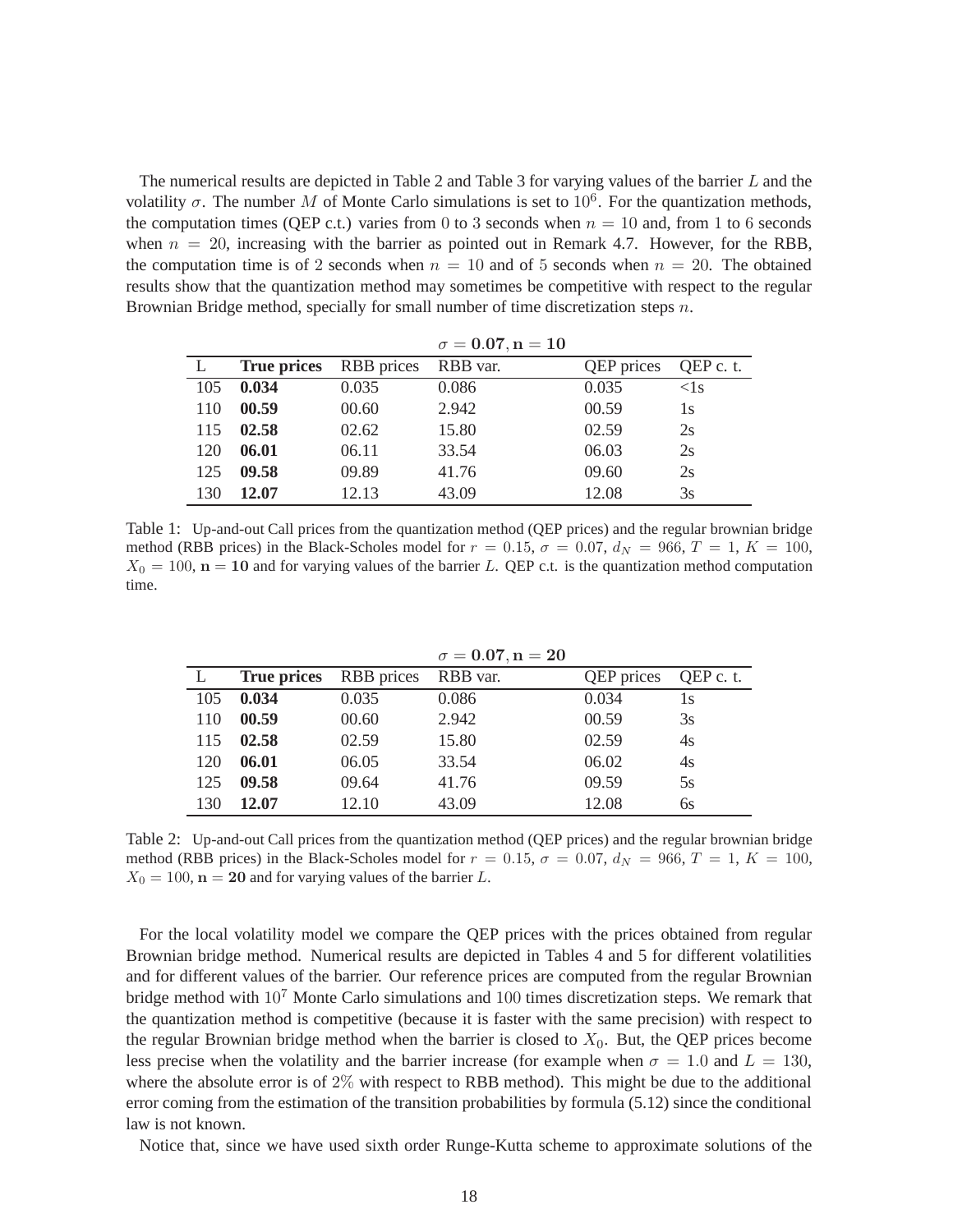|     |                    | $\sigma = 0.1, n = 20$ |          |                   |
|-----|--------------------|------------------------|----------|-------------------|
|     | <b>True prices</b> | <b>RBB</b> prices      | RBB var. | <b>QEP</b> prices |
| 105 | 0.029              | 0.029                  | 0.067    | 0.029             |
| 110 | 00.42              | 00.43                  | 1.933    | 00.42             |
| 115 | 01.70              | 01.72                  | 10.46    | 01.71             |
| 120 | 03.95              | 03.98                  | 26.42    | 03.97             |
| 125 | 06.70              | 06.76                  | 43.82    | 06.72             |
| 130 | 09.31              | 09.38                  | 57.19    | 09.34             |

Table 3: Up-and-out Call prices from the quantization method (QEP prices) and the regular brownian bridge method (RBB prices) in the Black-Scholes model for  $r = 0.15$ ,  $\sigma = 0.1$ ,  $d_N = 966$ ,  $T = 1$ ,  $K = 100$ ,  $X_0 = 100$ ,  $\mathbf{n} = 20$ , and for varying values of the barrier L.

|     |                   | $\vartheta = 0.7, n = 20$ |          |           |           |
|-----|-------------------|---------------------------|----------|-----------|-----------|
| L   | <b>Ref. Price</b> | RBB price                 | RBB var. | QEP price | QEP c. t. |
| 105 | 0.034             | 0.034                     | 0.085    | 0.034     | 2s        |
| 106 | 0.074             | 0.074                     | 0.222    | 0.074     | 2s        |
| 107 | 00.14             | 00.14                     | 0.496    | 00.14     | 2s        |
| 110 | 00.59             | 00.59                     | 2.949    | 00.59     | 3s        |
| 111 | 00.86             | 00.86                     | 4.636    | 00.86     | 4s        |
| 112 | 01.20             | 01.20                     | 6.841    | 01.20     | 4s        |
| 115 | 02.64             | 02.66                     | 16.34    | 02.66     | 5s        |
| 120 | 06.25             | 06.29                     | 34.47    | 06.30     | 6s        |
| 125 | 09.98             | 10.00                     | 41.73    | 10.02     | 7s        |
| 130 | 12.44             | 12.45                     | 41.65    | 12.46     | 8s        |

Table 4: Up-and-out Call prices from RBB and QEP methods in the local volatility model. Model parameters:  $r = 0.15, \delta = 0.5, \vartheta = 0.07, d_N = 966, T = 1, K = 100, X_0 = 100$  and for varying values of the barrier L.

|     |                   | $\vartheta = 1.0, n = 20$ |          |           |
|-----|-------------------|---------------------------|----------|-----------|
| L   | <b>Ref. Price</b> | RBB price                 | RBB var. | QEP price |
| 105 | 0.029             | 0.029                     | 0.067    | 0.029     |
| 106 | 00.06             | 00.06                     | 0.165    | 00.06     |
| 107 | 00.11             | 00.11                     | 0.165    | 00.11     |
| 110 | 00.43             | 00.43                     | 1.966    | 00.43     |
| 111 | 00.61             | 00.61                     | 3.022    | 00.61     |
| 112 | 00.83             | 00.84                     | 4.423    | 00.84     |
| 115 | 01.77             | 01.77                     | 10.89    | 01.78     |
| 120 | 04.16             | 04.20                     | 27.81    | 04.20     |
| 125 | 07.11             | 07.14                     | 45.41    | 07.17     |
| 130 | 09.87             | 09.90                     | 58.17    | 09.92     |

Table 5: Up-and-out Call prices from RBB and QEP methods in the local volatility model for  $r = 0.15$ ,  $\delta = 0.5, \vartheta = 0.1, d_N = 966, T = 1, K = 100, X_0 = 100$  and for varying values of the barrier L.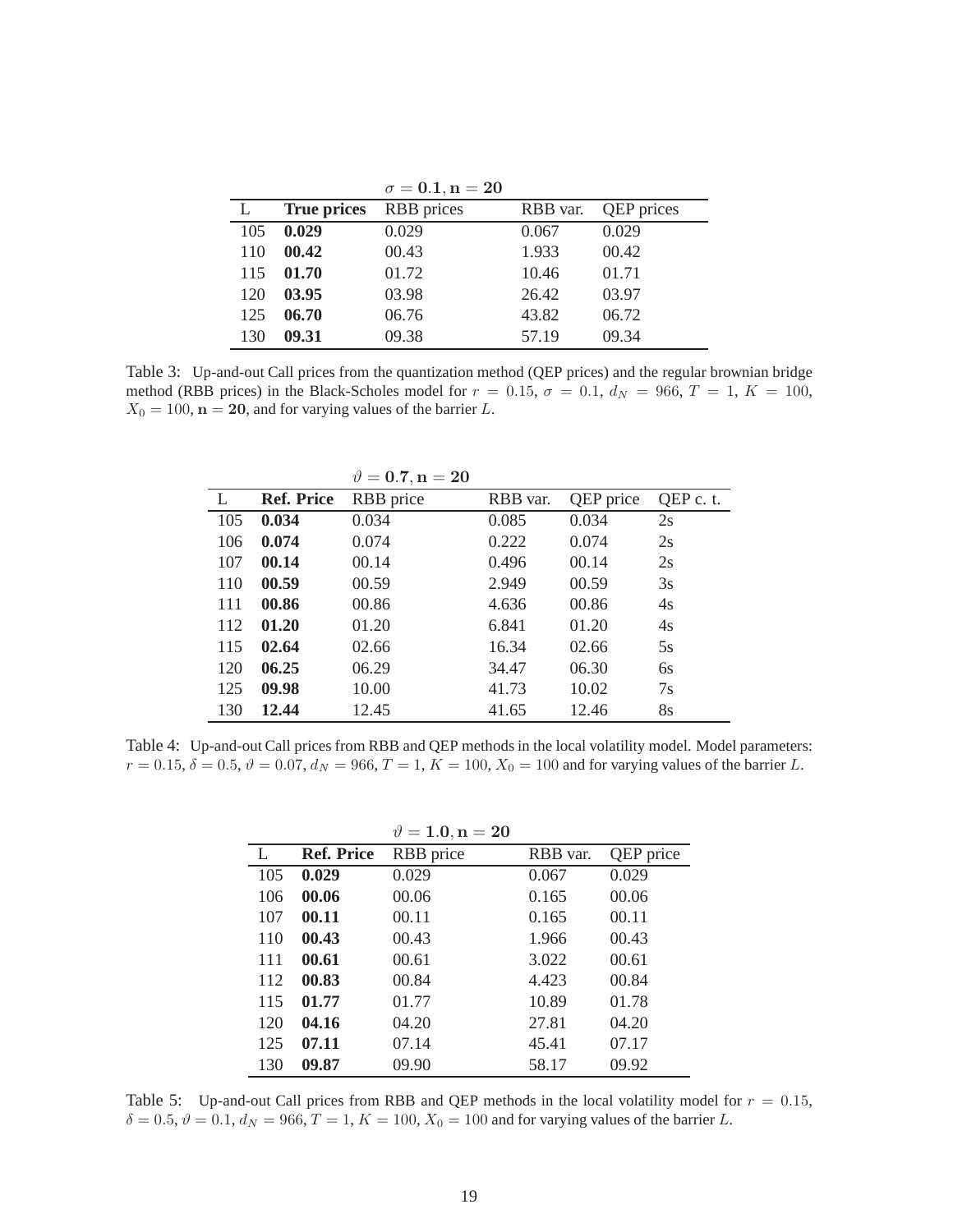ODE (5.8), there is no hope to improve of price approximations for quantization method by increasing the number  $n$  of discretization steps, so that the RBB method will become more competitive when increasing n. To improve the estimations for quantization method we must increase the size of  $d_N$ . But, this will increase the computation time and the method will become less faster than the RBB one.

## **References**

- [1] Baldi, P. (1995). Exact asymptotics for the probability of exit from a domain and applications to simulations. *The Annals of Applied Probability*, 23(4), pp. 1644-1670.
- [2] Bally V. & Pagès G. (2003). A quantization algorithm for solving discrete time multidimensional optimal stopping problems, *Bernoulli*, 9(6), 1003-1049.
- [3] Bally V., Pagès G. & Printems J., A quantization tree method for pricing and hedging multidimensional American options, *Mathematical Finance*, 15(1), 119-168.
- [1] Bucklew J. A. & Wise G. L. (1982). Multidimensional asymptotic quantization theory with r-th power distribution measures, *IEEE Trans. Inform. Theory* 28, 239-247.
- [2] Callegaro G. & Sagna A. (2009). An application to credit risk of a hybrid Monte Carlo-Optimal quantization method, preprint.
- [3] Conze A. & Viswanathan. (1991). Path Dependent Options: The Case of Llookback Options, *The Journal of Finance*, 46(5), 1893-1907.
- [4] Corsi M., Pham H. & Runggaldier W., Numerical approximation by quantization of control problems in finance under partial observations, to appear in *Mathematical modeling and numerical methods in finance, special volume of Handbook of Numerical analysis*.
- [5] Dereich S., Fehringer F., Matoussi A. & Scheutzow M. (2003). On the link between small ball probabilities and the quantization problem for Gaussian measures on Banach spaces, *Journal of Theoretical Probability*, 16, 249-265.
- [6] Glasserman P., *Monte Carlo Methods in Financial Engineering*, Springer-Verlag, New York, 596p.
- [7] Gobet E. (2000). Weak approximation of killed diffusion using Euler schemes, *Stochastic Processes and their Applications*, 87,167-197.
- [8] Graf S. & Luschgy H. (2000). *Foundations of Quantization for Probability Distributions*, Lecture Notes in Mathematics, Vol 1730, Berlin.
- [9] Karatzas I. & Shreve S. E. (1991). *Brownian Motion and Stochastic Calculus*, Springer-Verlag, New York.
- [10] Lemaire V. & Pagès G. (2008). Unconstrained Recursive Importance Sampling, preprint LPMA 1230.
- [11] Luschgy H. & Pagès G. (2002). Functional quantization of Gaussian processes, *Journal of Functional Analysis*, 196, 486-531.